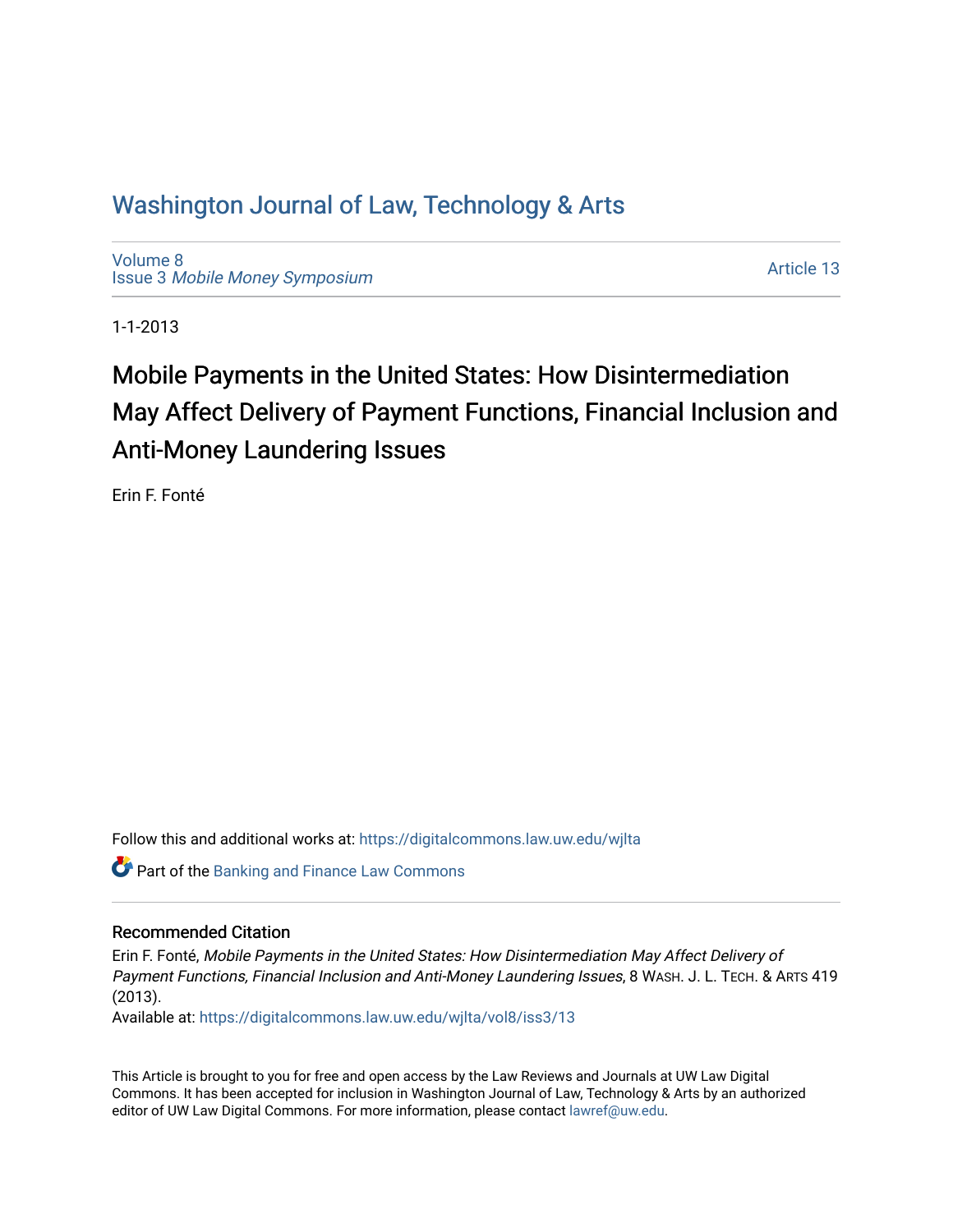## WASHINGTON JOURNAL OF LAW, TECHNOLOGY & ARTS VOLUME 8, ISSUE 3 MOBILE MONEY SYMPOSIUM 2013

# MOBILE PAYMENTS IN THE UNITED STATES: HOW DISINTERMEDIATION MAY AFFECT DELIVERY OF PAYMENT FUNCTIONS, FINANCIAL INCLUSION AND ANTI-MONEY LAUNDERING ISSUES

*Erin F. Fonté[\\*](#page-1-0)* © Erin F. Fonté

Cite as: 8 WASH. J.L. TECH. & ARTS 419 (2013) http://digital.law.washington.edu/dspace-law/handle/1773.1/1206

#### **ABSTRACT**

*Mobile banking and mobile payments in the United States have evolved differently than in other developed and developing countries. The current fervor for mobile payments in the United States is more about chasing affluence and advertising than creating access for the unbanked and underbanked. However, those individuals may eventually gain access to a broader range of financial services at lower costs depending on how the mobile payments ecosystem evolves in the United States. U.S. regulators have made it clear that existing financial services regulations apply to mobile banking and mobile payments, and the Consumer Financial Protection Bureau (CFPB) is poised to take a lead role in examining and regulating non-financial institutions in the mobile payments space. Finally, the U.S. Treasury Department and the Financial Crimes Enforcement Network (FinCEN) have stated that the United States will follow the revised* 

<span id="page-1-0"></span><sup>\*</sup> Erin F. Fonté is a Shareholder, Payments Lawyer, and Certified Information Privacy Professional (CIPP) at Cox Smith Matthews (Austin, TX office). Her practice includes advising financial institutions, alternative payments providers, vendors and retailers regarding financial services, regulatory issues and payment systems laws, including mobile payments, stored value, and emerging payments. She is also head of her firm's Privacy and Data Security practice. (Twitter: @PaymentsLawyer).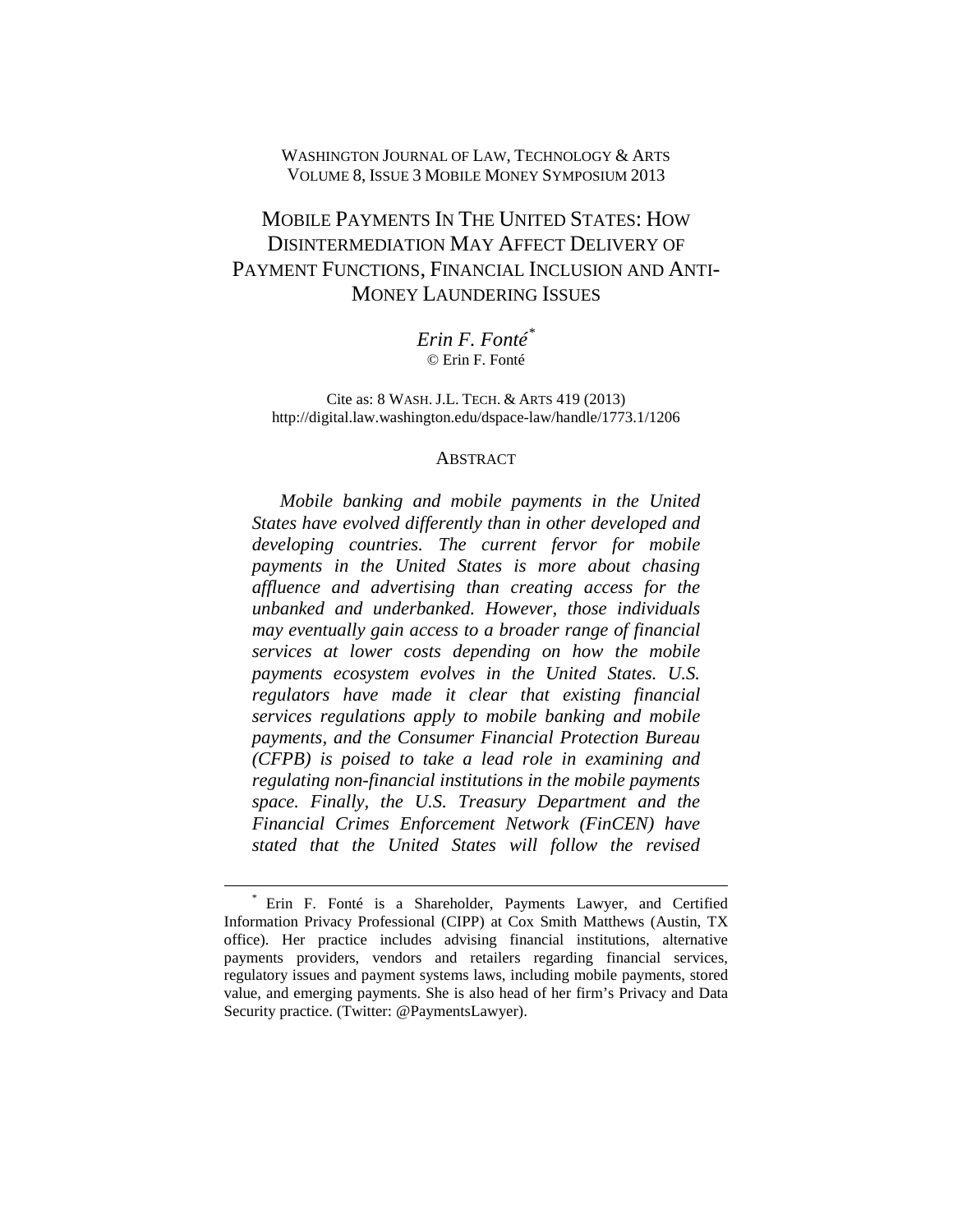# 420 WASHINGTON JOURNAL OF LAW, TECHNOLOGY & ARTS [VOL. 8:3

*Financial Action Task Force (FATF) Recommendations. This could have an impact on who is eligible to participate in mobile payments, particularly the revised FATF Recommendations on transparency, customer due diligence and new technology.* 

# TABLE OF CONTENTS

|     | Introduction                                  |                                                                   |  |  |  |
|-----|-----------------------------------------------|-------------------------------------------------------------------|--|--|--|
| I.  |                                               |                                                                   |  |  |  |
|     |                                               |                                                                   |  |  |  |
|     | 1.                                            | Common Mobile Banking Services 423                                |  |  |  |
|     | 2.                                            | Emerging Mobile Banking Services 424                              |  |  |  |
|     | 3.                                            | Mobile Banking and Financial Services                             |  |  |  |
|     |                                               |                                                                   |  |  |  |
|     |                                               |                                                                   |  |  |  |
|     | 1.                                            |                                                                   |  |  |  |
|     | 2.                                            |                                                                   |  |  |  |
|     | 3.                                            | Disintermediation at Point of Sale (POS) 429                      |  |  |  |
|     | 4.                                            | Disintermediation at the Wallet430                                |  |  |  |
|     | 5.                                            | Mobile Payments and Financial Services                            |  |  |  |
|     |                                               |                                                                   |  |  |  |
|     |                                               | a.                                                                |  |  |  |
|     |                                               | Financial Crimes Enforcement Network432<br>$h_{\cdot}$            |  |  |  |
|     |                                               | <b>Consumer Financial Protection Bureau 434</b><br>$\mathbf{c}$ . |  |  |  |
|     |                                               | <b>Conclusions on Regulatory Environment</b><br>d.                |  |  |  |
|     |                                               | and Mobile Payments Industry Workgroup436                         |  |  |  |
| II. |                                               | Mobile Banking/Mobile Payments and Anti-Money                     |  |  |  |
|     |                                               |                                                                   |  |  |  |
|     | A. Anti-Money Laundering/Bank Secrecy Act and |                                                                   |  |  |  |
|     |                                               |                                                                   |  |  |  |
|     |                                               | B. Anti-Money Laundering/ Bank Secrecy Act and                    |  |  |  |
|     |                                               |                                                                   |  |  |  |
|     |                                               | C. FATF and U.S. BSA/AML Regulations 440                          |  |  |  |
|     | 1.                                            | Summary of Updated FATF Recommendations440                        |  |  |  |
|     | 2.                                            |                                                                   |  |  |  |
|     | 3.                                            |                                                                   |  |  |  |
|     | 4.                                            |                                                                   |  |  |  |
|     | 5.                                            | <b>Application of FATF Revised Recommendations</b>                |  |  |  |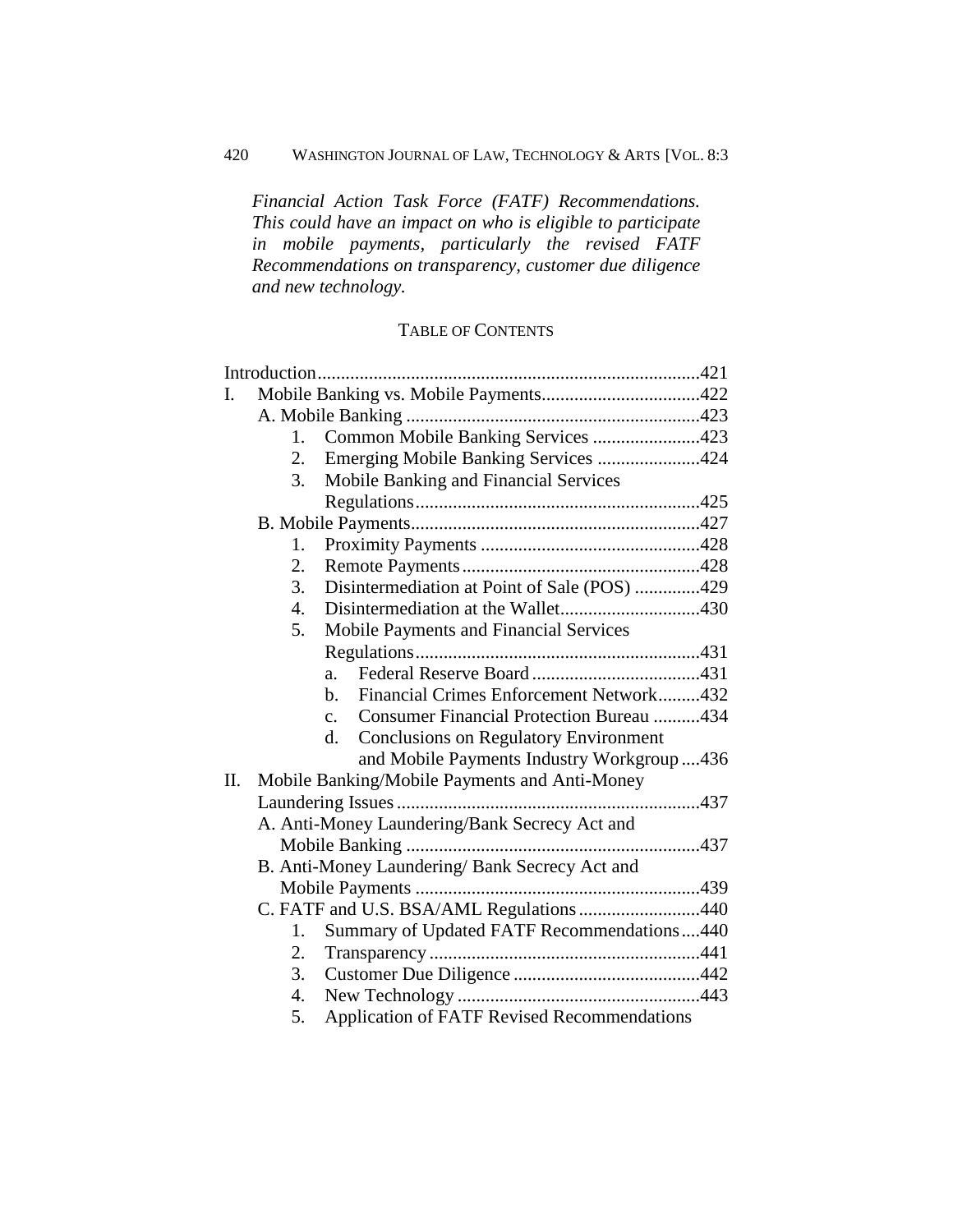| 2013] |    | <b>MOBILE PAYMENTS IN THE UNITED STATES</b>             | 421 |  |
|-------|----|---------------------------------------------------------|-----|--|
|       |    |                                                         |     |  |
|       |    | III. Mobile Payments in the United States Are Currently |     |  |
|       |    | About Affluence and Advertising, Not Access 445         |     |  |
|       |    | A. Mobile Payments in the United States Developing      |     |  |
|       |    | Differently than in Many Other Countries445             |     |  |
|       | 1. | Mobile Payments Adoption by "Banked"                    |     |  |
|       |    |                                                         |     |  |
|       |    | 2. Mobile Payments Adoption by "Unbanked"               |     |  |
|       |    | and "Underbanked" Individuals in the                    |     |  |
|       |    |                                                         |     |  |
|       | 3. | Will BSA/AML Keep Unbanked Out of Mobile                |     |  |
|       |    |                                                         |     |  |
|       |    | B. Current Focus of Mobile Payments Initiatives 452     |     |  |
|       |    |                                                         |     |  |
|       |    |                                                         |     |  |

#### **INTRODUCTION**

<span id="page-3-0"></span>Mobile payments technology is poised to create a globally dramatic shift in how individuals pay for goods and services, track spending, and manage personal finances. Mobile payments are also becoming big business for non-financial institution alternative payments. Add the fact that many of these services are offered by non-financial institutions that are "disintermediating" the traditional banking relationship, and there is the potential for a fundamental shift in how individuals conduct day-to-day purchasing and interact with their finances.

In the United States, financial institutions have, over the past several years, rolled out mobile banking products via short message service (SMS) text messaging and smart phones. Many of these products are extensions of online banking offerings, and some are new and innovative, such as "deposit by phone" services where customers deposit checks by taking photos with their smart phones.

Outside the traditional financial institutions  $(FI<sup>1</sup>)$  $(FI<sup>1</sup>)$  $(FI<sup>1</sup>)$  channels,

<span id="page-3-1"></span> $1$  For purposes of this Article, the term "financial institution" or "FI" refers to banks, savings banks, and credit unions.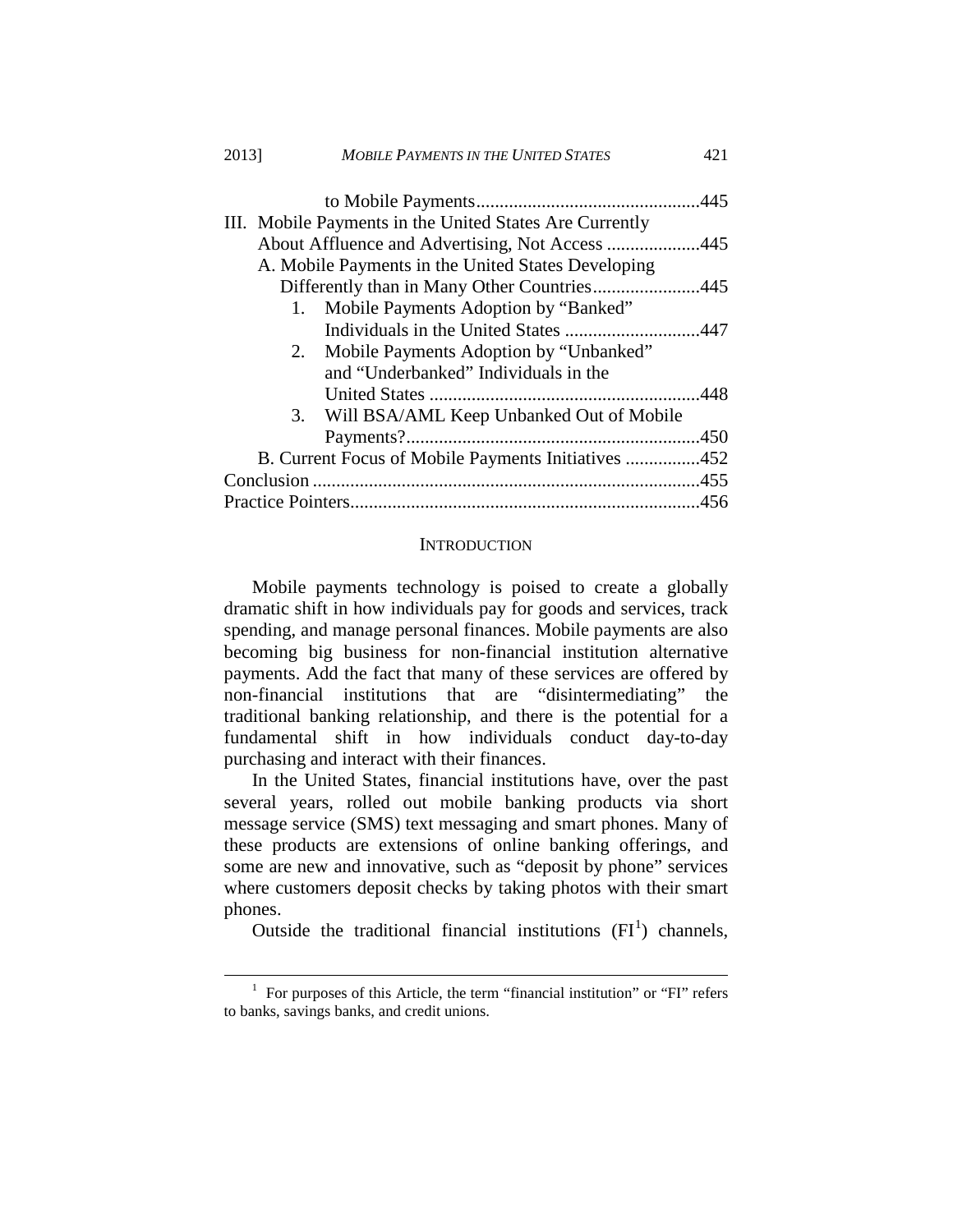alternative payments providers, such as PayPal, are offering payments services and taking over the primary relationship with consumers. There has also been a lot of media and business press on which payments start-ups are getting funded and acquired, whether Square or PayPal are signing up the biggest and best merchants, and the lucrative potential upside for the company (like Google Wallet) or joint venture (like Isis or the newly formed Merchant Customer Exchange<sup>[2](#page-4-1)</sup>) that becomes the dominant standard for the mobile wallet.

However, despite a flurry of activity in the mobile payments space in the last few years, so far the proliferation of mobile services by FIs, and the ever-increasing list of new mobile payments providers, nothing has truly changed regarding the payments infrastructure and how unbanked and underbanked individuals gain access to the FI accounts, debit cards, credit cards, and other "minimum necessary access devices" to participate in mobile banking and mobile payments.

#### I. MOBILE BANKING VS. MOBILE PAYMENTS

<span id="page-4-0"></span>To discuss where the United States is currently in terms of financial inclusion and financial integrity (i.e., effectively policing for fraud, money laundering and anti-terrorist financing issues), it is important to understand the types of entities and end-user customers currently involved in mobile payments in the United States. A "payment" at its most basic level is the transfer of money or wealth or value from one person or entity to another. As has been the case for about the past twenty years, and remains the case today, there are *five and only five* methods to process and settle payment transactions: cash, check (including substitute checks created pursuant to the federal Check21 Act), credit card and debit card rails (which include debit card, credit card, and stored value card transactions), automated clearing house (ACH) rails, and wire

<span id="page-4-1"></span><sup>2</sup> *See* David Goldman, *Mobile Pay War: Wal-Mart and Others vs. Google*, CNNMONEY (Aug. 15, 2012), http://money.cnn.com/2012/08/15/technology/ mcx-mobile-wallet/. Some of the large retailers participating in the Merchant Customer Exchange listed in the article are: Wal-Mart, Target, 7-Eleven, Best Buy, CVS, Lowe's, Publix, Sears, Shell, and Sunoco.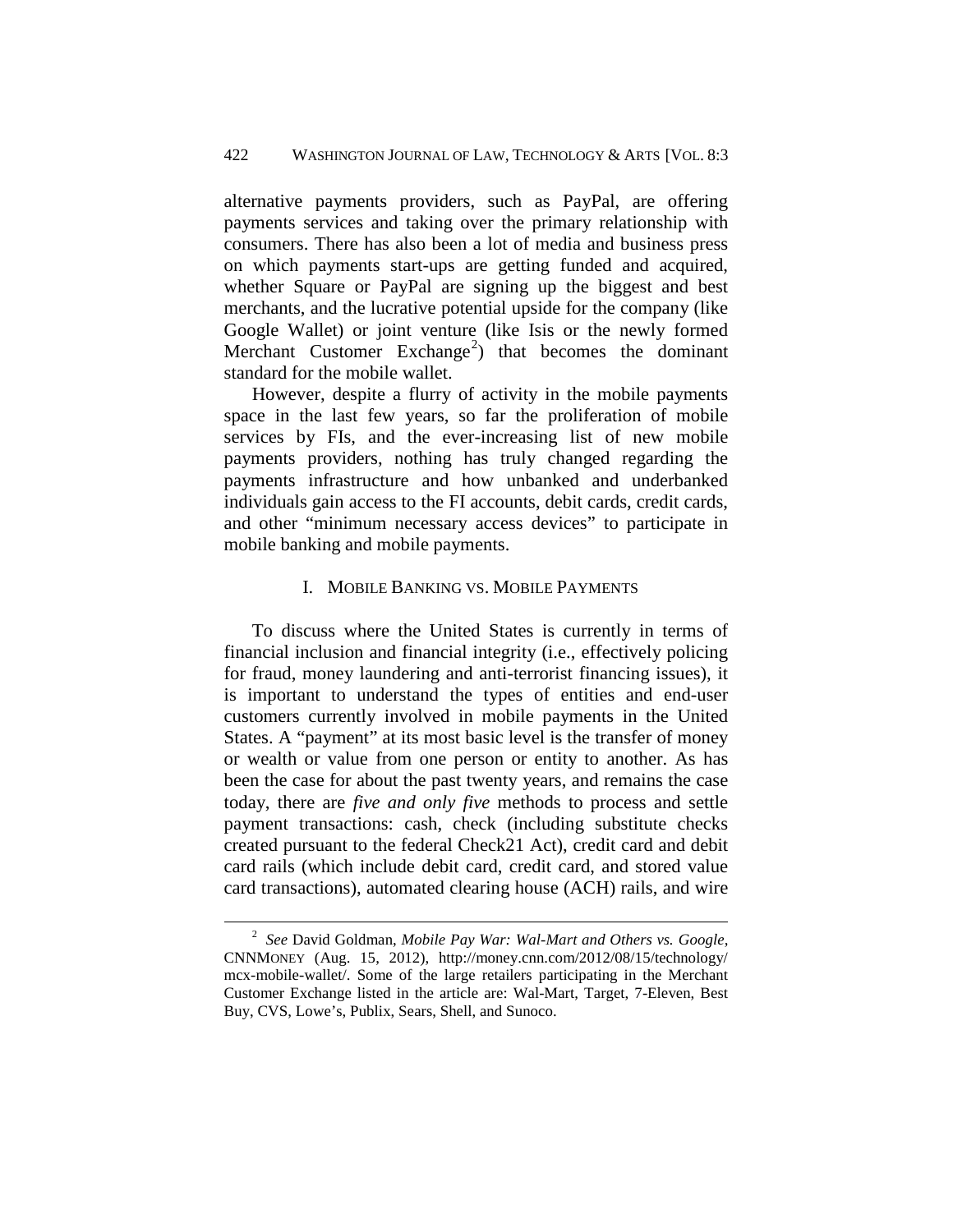transfers.

Even non-FI mobile payments providers must still use FIs in clearing and settling payments on the back end. In the United States, FIs accept, collect, and process payments, and participate in large-scale clearing and settlement systems such as debit card networks, credit card networks, the ACH network, and check image exchange networks like the Electronic Check Clearing House Organization (ECCHO) and The Clearing House. Mobile banking involves a FIs customer accessing and conducting transactions and performing other services directly to an account held at the FI through the customer's mobile device.

#### *A. Mobile Banking*

<span id="page-5-0"></span>The mobile phone and smart phone are transforming the banking industry. Over a decade ago, online banking "freed customers from brick-and-mortar branches, allowing them to execute transactions at any time."<sup>[3](#page-5-2)</sup> Now consumers do not even want to be tethered to bulky desktop or laptop computers, and banking via mobile phone and tablet devices is the new evolution in "bricks-to-clicks." It is projected that by 2013, an estimated 53 million consumers will bank by mobile phone (nearly 52 percent in annual compound growth from 2009).<sup>[4](#page-5-3)</sup>

<span id="page-5-1"></span>1. Common Mobile Banking Services

Many FIs (both large and small) now offer some combination of the following banking services via mobile device, either by short messaging service (SMS) that older model "feature" phones use, or a truncated mobile website or mobile application ("mobile app").<sup>[5](#page-5-4)</sup> Common mobile banking services now include:

Account balance inquiries and statements;

<span id="page-5-2"></span><sup>3</sup> Timothy R. McTaggart & David W. Freese, *Mobile Banking: What Banks Need to Know When Outsourcing Their Platforms*, 3 BLOOMBERG L. REP. – BANKING & FIN., no. 11, 2010 at 18.<br><sup>4</sup> *Id.* <sup>5</sup> Mobile apps are available for download through the Apple iPhone/iPad

<span id="page-5-4"></span><span id="page-5-3"></span>App Store, or through Google Play (formerly the Android Marketplace).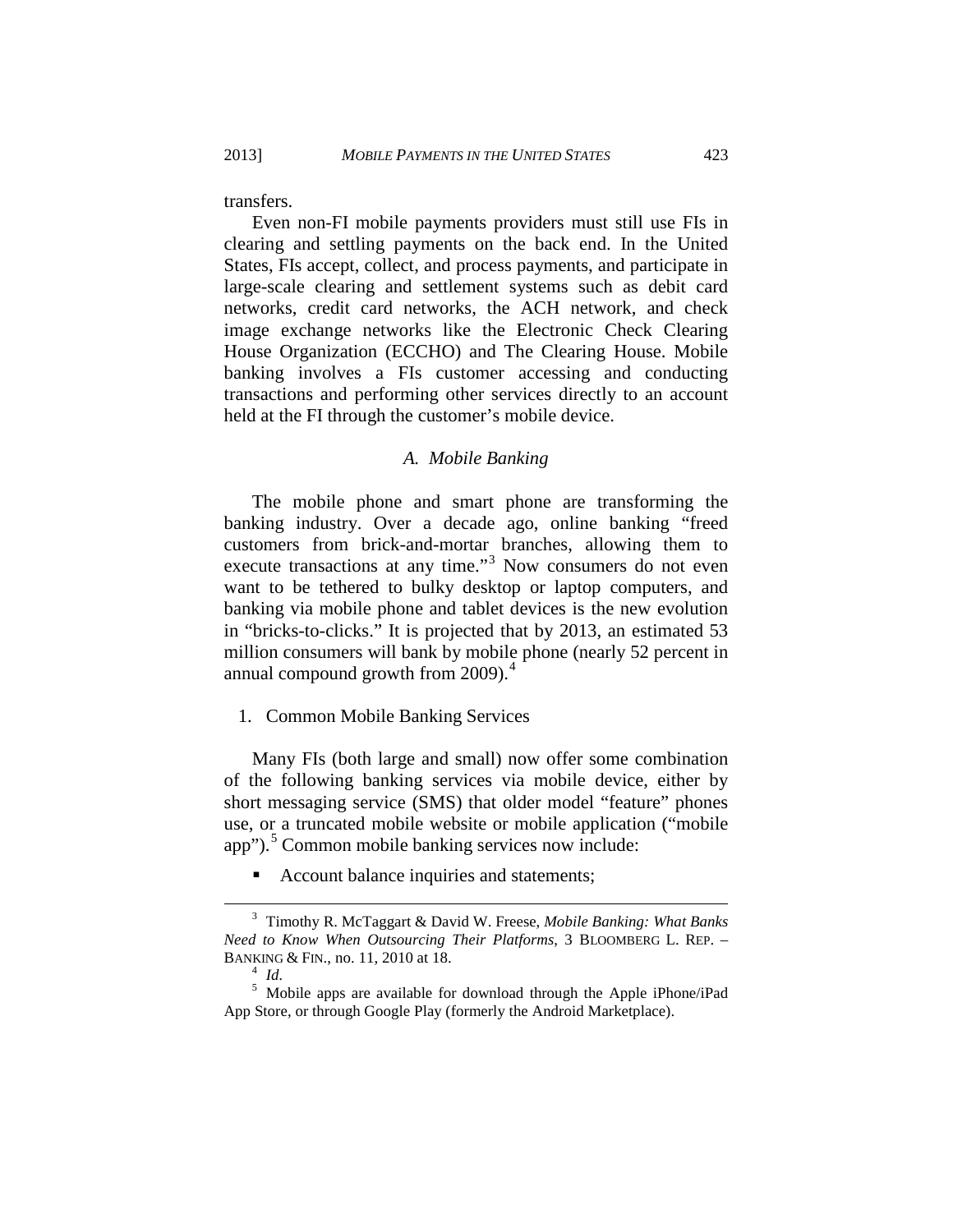- Bill payment services;
- Funds transfers;

 $\overline{a}$ 

- Branch and ATM location services; and
- Transaction alerts based on dollar thresholds or other parameters.

#### <span id="page-6-0"></span>2. Emerging Mobile Banking Services

FIs are also beginning to offer new and innovative services via mobile device. For example, USAA was the first FI to utilize the camera function on customer's mobile devices to create its USAA Deposit@Mobile<sup>TM</sup> service where a customer can take a photo of the front and back of a check and deposit the check via the image captured to their bank account.<sup>[6](#page-6-1)</sup> Several FIs now offer a remote check deposit app for their customers.<sup>[7](#page-6-2)</sup>

FIs are also rolling out new and innovative mobile features where the customer can exercise more control over their debit card or other aspects of their account, such as a debit card "on/off" switch via mobile banking. This service allows the customer to turn the debit card to "off" status when the card is lost or stolen, or the customer just wants to make sure the card is dormant. Other debit card controls include: (1) increasing daily withdrawal limits at ATMs, (2) increasing daily debit card purchasing limits (for big transactions like buying a sofa), and (3) allowing foreign transactions when the customer is traveling outside the United States.<sup>[8](#page-6-3)</sup>

Several FIs are now building personal financial management

<span id="page-6-1"></span><sup>6</sup> *See* Deposit@MobileTM, U. SERV. AUTO. ASS'N, https://www.usaa.com/ inet/pages/mobile\_banking\_dm. 7 Josh Smith, *9 Banks With iPhone Remote Check Deposit Apps*, GOTTA BE

<span id="page-6-2"></span>MOBILE (June 13, 2011), http://www.gottabemobile.com/2011/06/13/9-bankswith-iphone-remote-check-deposit-apps/. 8 Jim Bruene, *Feature Friday: Wow! More City Bank Texas Mobile* 

<span id="page-6-3"></span>*Controls for Debit Cards*, NETBANKER (May 10, 2012, 9:10 PM), http://www.netbanker.com/2012/05/feature\_friday\_wow\_more\_city\_bank\_of\_te xas\_mobile\_controls\_for\_debit\_cards.html.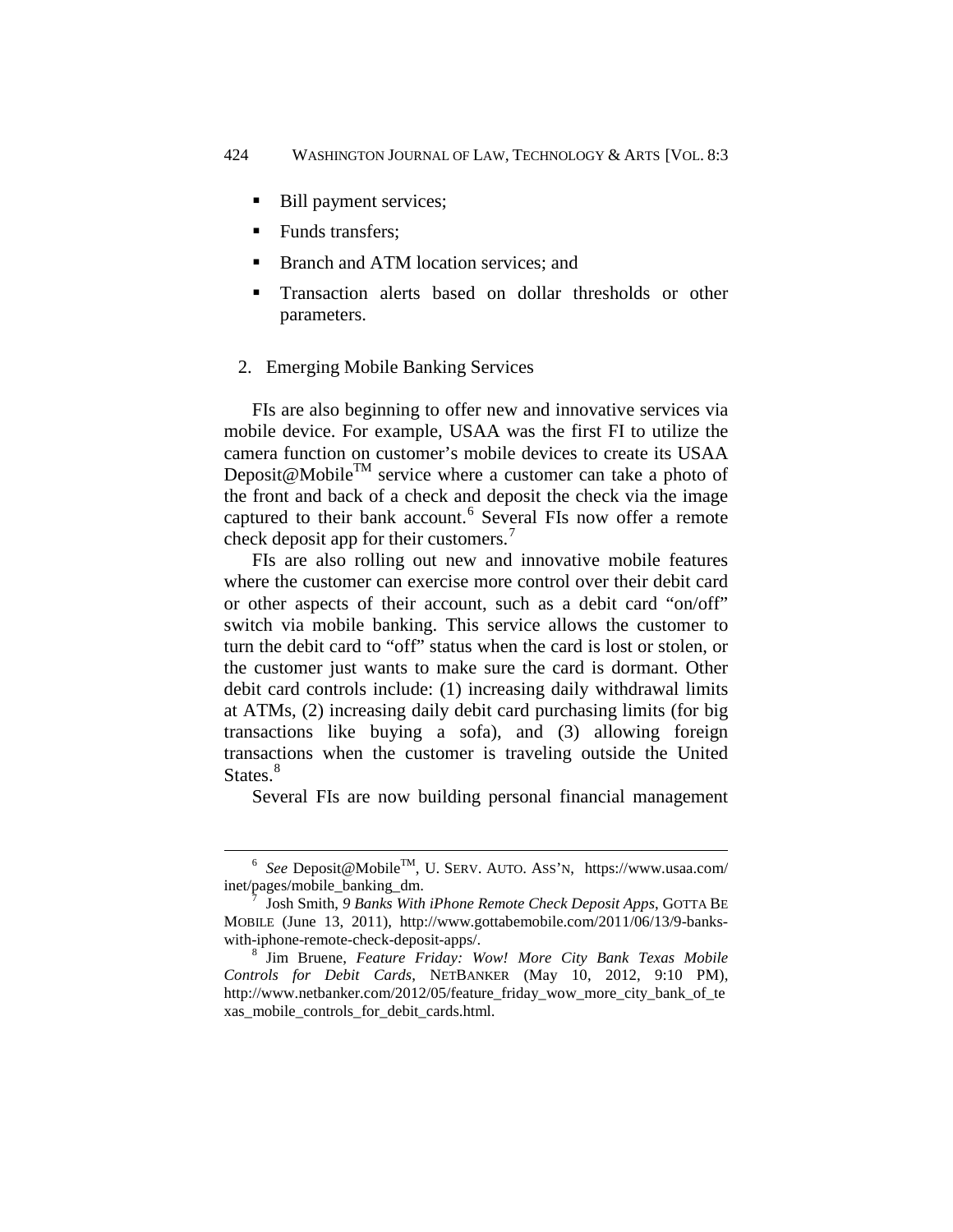tools into their mobile banking services and offerings.<sup>[9](#page-7-1)</sup> FIs are even entering into the daily deal arena, with Bank of America offering coupons to holders of Bank of America debit and credit cards. The Bank of America coupons might also contain a geolocation or "contextual" component based on where the customer is or what their typical buying habits are.<sup>[10](#page-7-2)</sup>

#### <span id="page-7-0"></span>3. Mobile Banking and Financial Services Regulations

Until very recently, there was some uncertainty as to whether certain federal and state banking and financial services laws, rules or regulations would apply to mobile banking services. In many respects, payments initiated via a mobile device are functionally the same as existing payments and funds transfers, and the mobile device is just another form factor.<sup>[11](#page-7-3)</sup> When in doubt, the safest course of action was to assume that if the underlying activity is governed by a particular law, rule, or regulation, then such law, rule, or regulation would also govern that same activity when conducted on a mobile device.

For example, if a mobile device is used to initiate an electronic funds transfer to or from a demand deposit account held at a FI, then the mobile device is most likely an "access device" under the federal Electronic Fund Transfer Act  $(EFTA)$ ,<sup>[12](#page-7-4)</sup> and Regulation  $E^{13}$  (issued by the Federal Reserve Board pursuant to the EFTA). EFTA and Regulation E govern electronic funds transfers (EFTs) to and from a customer's account at a FI. EFTs are defined as

<span id="page-7-1"></span><sup>9</sup> Olivia LaBarre, *Banks Fight Disintermediation with Personal Financial Management Tools*, BANK SYS. & TECH. (Dec. 5, 2011), http://www.banktech.com/channels/232200679. 10 David Benoit, *Bank of America Looks to Enter Daily Deal World*, WALL

<span id="page-7-2"></span>ST. J. BLOGS (Jan. 25, 2012, 3:26 PM), http://blogs.wsj.com/deals/ 2012/01/25/bank-of-america-looks-to-enter-daily-deal-world/. 11 Power Point: Duncan Douglass, Partner, Alston & Bird L.L.P.,

<span id="page-7-5"></span><span id="page-7-4"></span><span id="page-7-3"></span>*Regulation of Mobile Payments in the United States*, Address Before the American Bar Association Business Law Section 17 (Apr. 14, 2010), *available at* http://www2.americanbar.org/calendar/business-law-section-2011-spring-

<sup>&</sup>lt;sup>12</sup> 15 U.S.C. §§ 1693-1693r (2012).<br><sup>13</sup> 12 C.F.R. pt. 205 (2012).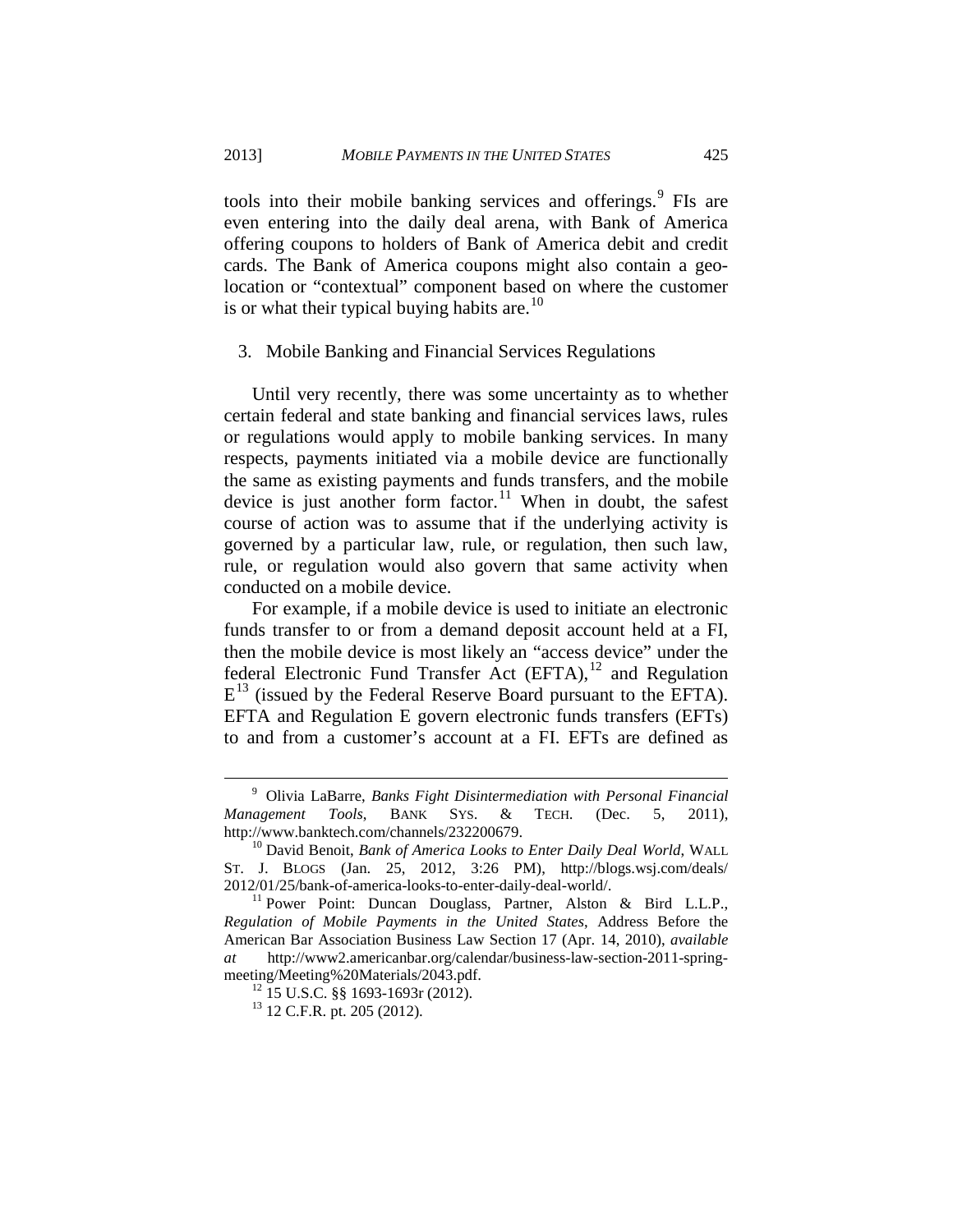transfers of funds initiated by electronic means, including, but not limited to, ATM transfers, debit card transactions, direct deposits and withdrawals, telephone initiated transfers and online bill payments.

Most importantly for both mobile banking and mobile payments is that the definition of an "access device" under Regulation E is actually much broader than many in the payments industry think. The definition of "access device" under Regulation E is "a card, code, or other means of access to a consumer's account, or any combination thereof, that may be used by the consumer to initiate electronic fund transfers."[14](#page-8-0) Some industry participants mistakenly think that Regulation E only applies to debit cards.

Similarly, if a mobile device accesses a line of credit for funding transactions, or is used to apply for a loan product, then the federal Truth In Lending Act  $(TILA)$ ,<sup>[15](#page-8-1)</sup> and corresponding Regulation Z (promulgated by the Federal Reserve Board),  $^{16}$  $^{16}$  $^{16}$  will apply, and the FI will need to meet the TILA disclosure and other requirements. The federal Gramm-Leach-Bliley Act (GLBA)<sup>[17](#page-8-3)</sup> and corresponding Regulation  $P^{18}$  (promulgated by the Federal Reserve Board) apply to any "financial institution" as defined under GLBA, and FIs offering mobile banking services are clearly covered by GLBA/Regulation P regarding customer privacy and data security issues. FIs are also expressly covered by Bank Secrecy Act and anti-money laundering requirements, as discussed further below.

Previous uncertainty as to whether current banking regulations apply to mobile banking services was laid to rest on June 29, 2012. In testimony and written statements provided to the U.S. House Financial Services Subcommittee on Financial Institutions and Consumer Credit, at a hearing entitled "The Future of Money: Where Do Mobile Payments Fit In the Current Regulatory Structure?", representatives from the Federal Reserve Board (Federal Reserve), the U.S. Department of the Treasury's Financial

<span id="page-8-4"></span><span id="page-8-3"></span>

<span id="page-8-2"></span><span id="page-8-1"></span><span id="page-8-0"></span><sup>&</sup>lt;sup>14</sup> 12 C.F.R. § 205.2(a)(1) (2012).<br><sup>15</sup> 15 U.S.C §§ 1601-1613 (2012).<br><sup>16</sup> 12 C.F.R. pt. 226 (2012).<br><sup>17</sup> 15 U.S.C. §§ 6801-6809 (2012).<br><sup>18</sup> 12 C.F.R. pt. 216 (2012).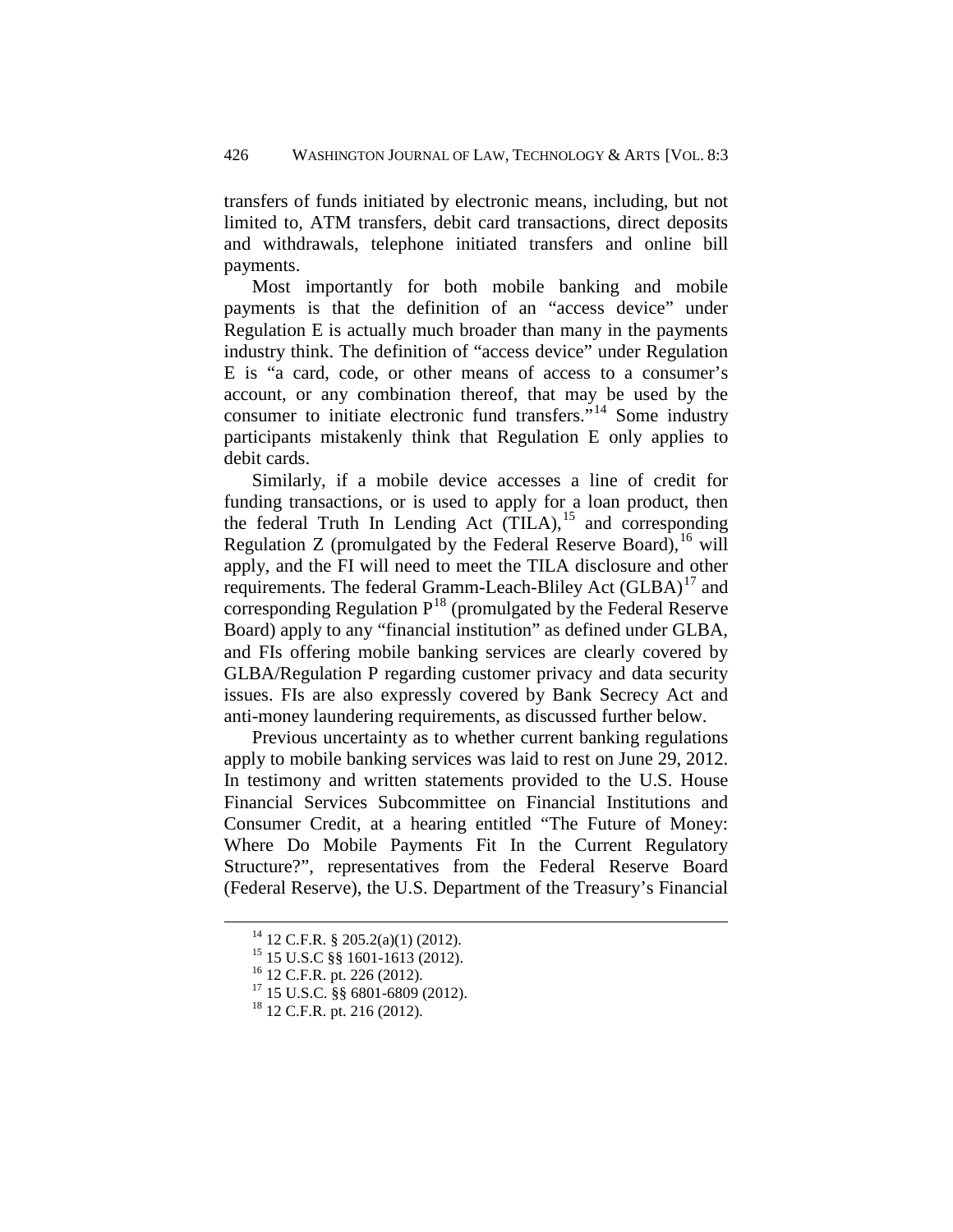Crimes Enforcement Network (FinCEN), and the Consumer Financial Protection Bureau (CFPB) all made statements that current financial services regulations apply to mobile banking and mobile payments.<sup>[19](#page-9-1)</sup> And these regulators also stressed that application of such laws is not dependent upon the type of entity engaging in the services (i.e., FI or non-FI), but rather is dependent on the nature of the underlying activity itself. (The testimony and written statements are discussed in depth in Section I.B.5 below.)

#### *B. Mobile Payments*

<span id="page-9-0"></span>The term "mobile payments" includes payments services and products offered not just by FIs, but by emerging and alternative payment providers as well, such as PayPal (non-FI account that processes and settles transactions between buyers and sellers), or BilltoMobile (allowing payment for goods and services by charging to mobile phone bill, and then customer chooses how to settle and pay phone bill), or Square (initially launched as alternative credit/debit card processing service for local and small merchants).

Current mobile payments operating models include:

- The FI model (discussed above);
- The mobile payments service provider model where the provider "offers mobile payment capabilities to its service users (which may include small merchants)." Transactions are processed over the provider's systems, and may access an existing customer funding source held at or issued by a third-party, such as a demand deposit account or debit/credit/stored value card, or there may be a dedicated funding account at a provider; and
- The mobile network operator model where the "mobile network operator offers mobile payments capabilities for

<span id="page-9-1"></span><sup>&</sup>lt;sup>19</sup> The Future of Money: Where do Mobile Payments Fit in the Current *Regulatory Structure?: Hearing Before the H. Subcomm. on Fin. Inst. and Consumer Credit*, 112th Cong. (2012), *available at* http://financialservices.house.gov/UploadedFiles/112-142.pdf [hereinafter *Future of Money Hearing*].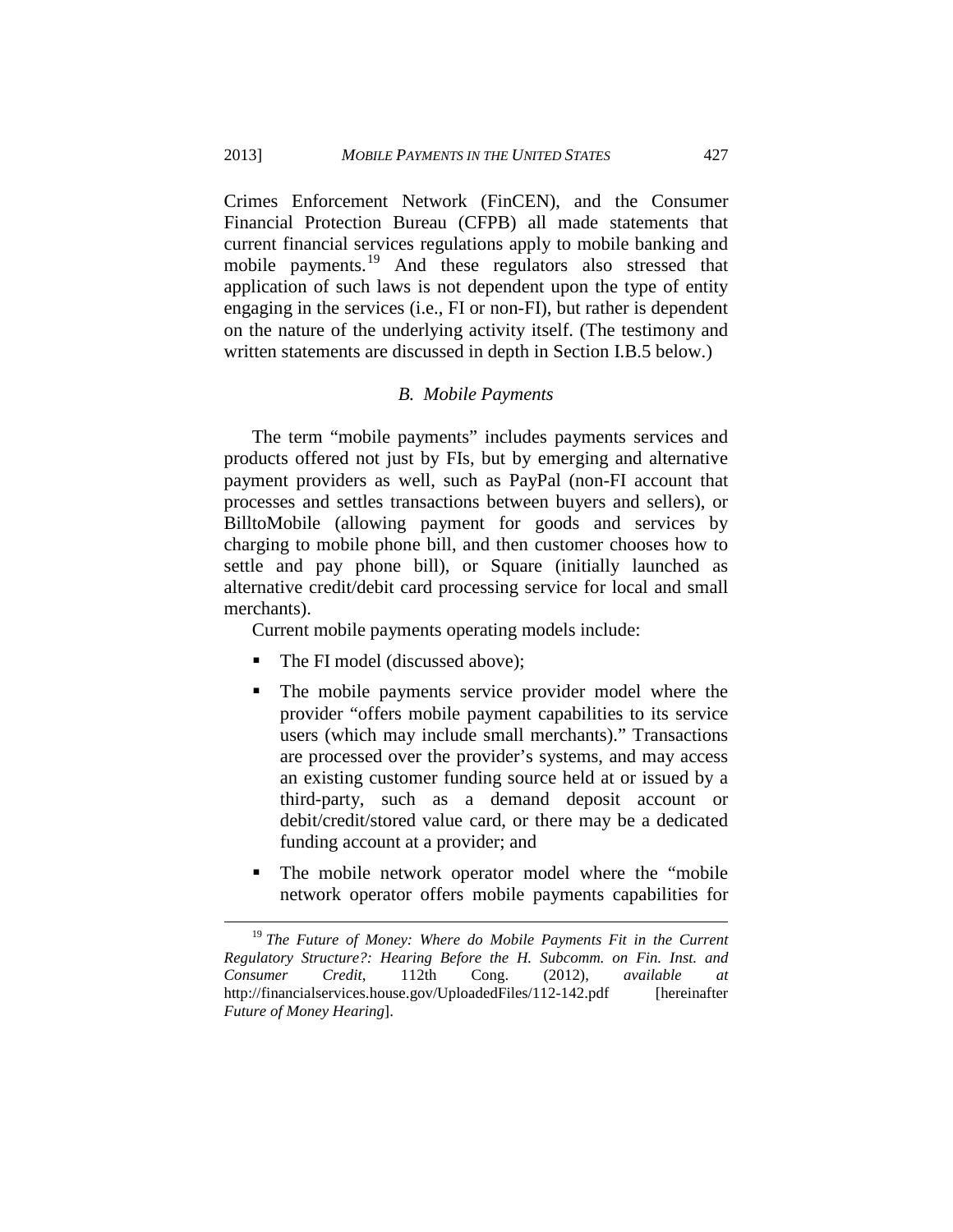purchases using mobile devices associated with its wireless network." Transactions are generally processed over the operator's wireless network and charges appear on the purchaser's wireless bill or are funded on a prepaid basis.<sup>[20](#page-10-2)</sup>

The three categories listed above describe the mobile payments model—who has the primary customer relationship, who is processing and settling the transactions, etc. There are also generally two different mobile transaction types (proximity payments and remote payments), and two points "disintermediation" of traditional payments (disintermediation at point-of-sale (POS) and disintermediation at wallet).

#### <span id="page-10-0"></span>1. Proximity Payments

Proximity payments occur where technology is embedded in, attached to, or displayed on the purchaser's mobile device and interfaces with the merchant's point of sale (POS) equipment to initiate payment. Proximity payments generally involve the purchase of goods and services from a merchant at a physical POS. For example, the Starbucks payment app is tied to a customer's Starbucks gift card, and when launched for payment on the mobile device, creates a unique bar code displayed on the customer's mobile phone and read by the Starbucks location's POS terminal. Near Field Communication (NFC) will be used by mobile wallet providers such as  $Isis, <sup>21</sup>$  $Isis, <sup>21</sup>$  $Isis, <sup>21</sup>$  and is designed to promote secure transactions via wireless communications between an NFC reader in a POS terminal and a secure NFC chip either embedded in or affixed to a mobile device. Proximity payments are also commonly referred to as "scan and go" or "tap and go" transactions.

<span id="page-10-1"></span>2. Remote Payments

 $\overline{a}$ 

Remote payments occur when the purchaser uses their mobile device to initiate a payment to a merchant or other payee without

<span id="page-10-3"></span><span id="page-10-2"></span><sup>&</sup>lt;sup>20</sup> Douglass, *supra* note 11, at 7.<br><sup>21</sup> *See generally* ISIS MOBILE WALLET, http://www.paywithisis.com/ whatis.xhtml (last visited Sept. 12, 2012).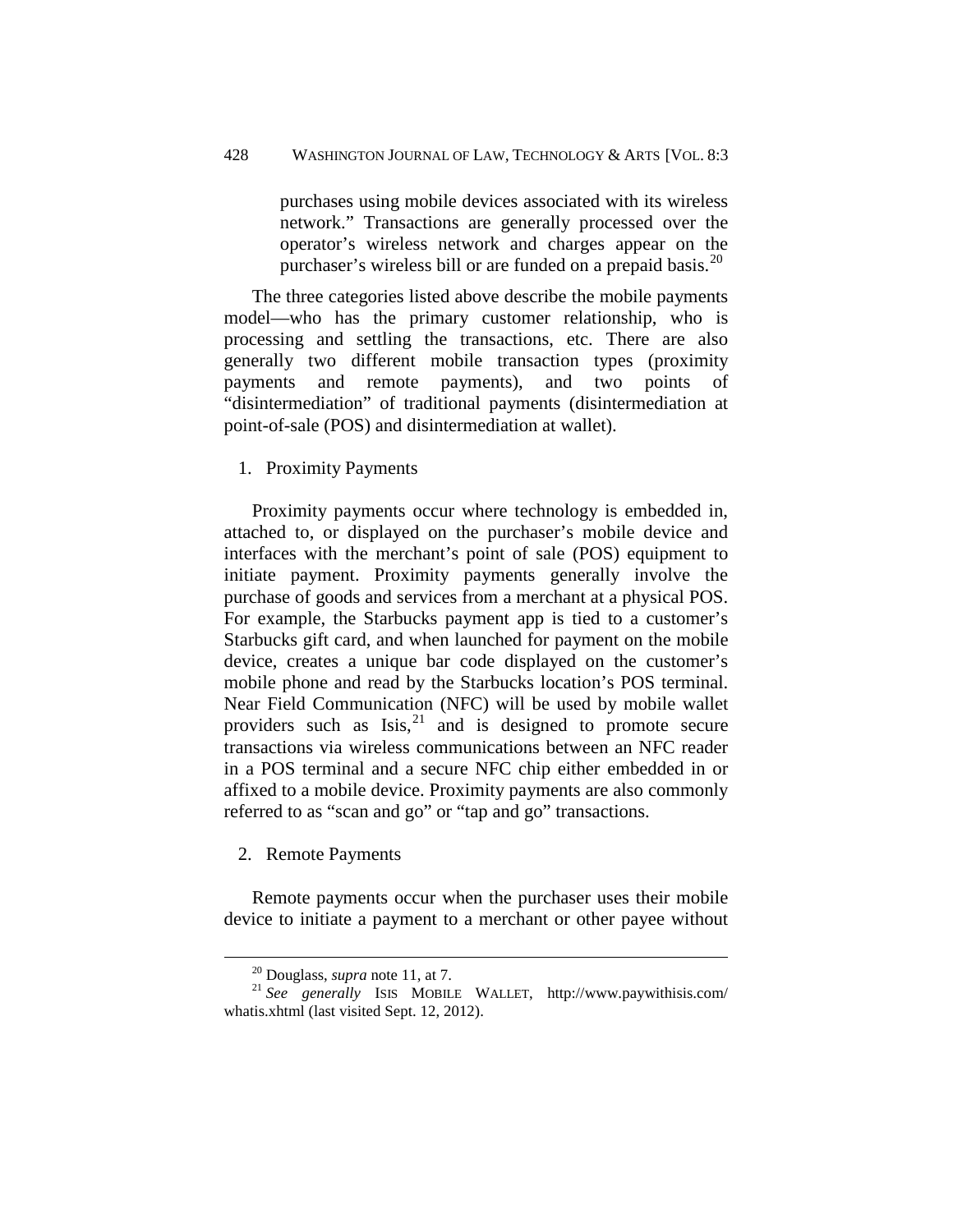regard to proximity to the POS or payee themselves. There are two general types of remote mobile payments, mobile money transfer transactions and purchase payment transactions. An example of a mobile money transfer transaction is the person-to-person payments provided by a company called Popmoney. "Customers will send money directly from their bank accounts to another person using the other person's bank-account number, e-mail address, or mobile-phone number."<sup>[22](#page-11-1)</sup> An example of purchase payment transactions done remotely are the services provided by BilltoMobile where merchant charges are directly billed to a purchaser's cell phone account. $^{23}$  $^{23}$  $^{23}$ 

#### <span id="page-11-0"></span>3. Disintermediation at Point of Sale (POS)

The most famous and successful company to achieve disintermediation from the established credit/debit card networks and processors is Square, a mobile POS startup co-founded by Twitter founder Jack Dorsey and launched in  $2009$ .<sup>[24](#page-11-3)</sup> The initial goal of Square was to use a plug-in device for an iPhone or iPod (called a "dongle," and, not surprisingly, square in shape) that turns the mobile device into a mobile POS terminal. Square has been one of the most successful non-FI entrants into the payments space since PayPal, and as of June 2012, was processing US\$6 billion in payments annually. $^{25}$  $^{25}$  $^{25}$ 

After seeing the success of Square, the companies that manufacture POS hardware and software created their own mobile POS devices. Verifone created its mobile POS device called Sail. Intuit, the company that created QuickBooks, launched GoPayment, a mobile POS device and virtual signature service that integrates with QuickBooks. PayPal launched PayPalHere.<sup>[26](#page-11-5)</sup>

<span id="page-11-1"></span><sup>22</sup> *Annual Field Guide to Alternative Payments*, DIGITAL TRANSACTIONS, May 2012, at 34, 46, *available at* http://www.nxtbook.com/nxtbooks/ dt/201205/index.php?startid=34#/38 [hereinafter *Annual Field Guide*].<br><sup>23</sup> *Id.* at 36. <sup>24</sup> Nan Palmero, *Trends in Banking & Finance*, SAN ANTONIO BUS. J. (July

<span id="page-11-5"></span><span id="page-11-4"></span><span id="page-11-3"></span><span id="page-11-2"></span><sup>6, 2012),</sup> *available at* http://www.bizjournals.com/sanantonio/print-edition/ 2012/07/06/trends-in-banking-finance.html?page=all. 25 *Id.* <sup>26</sup> *Id.*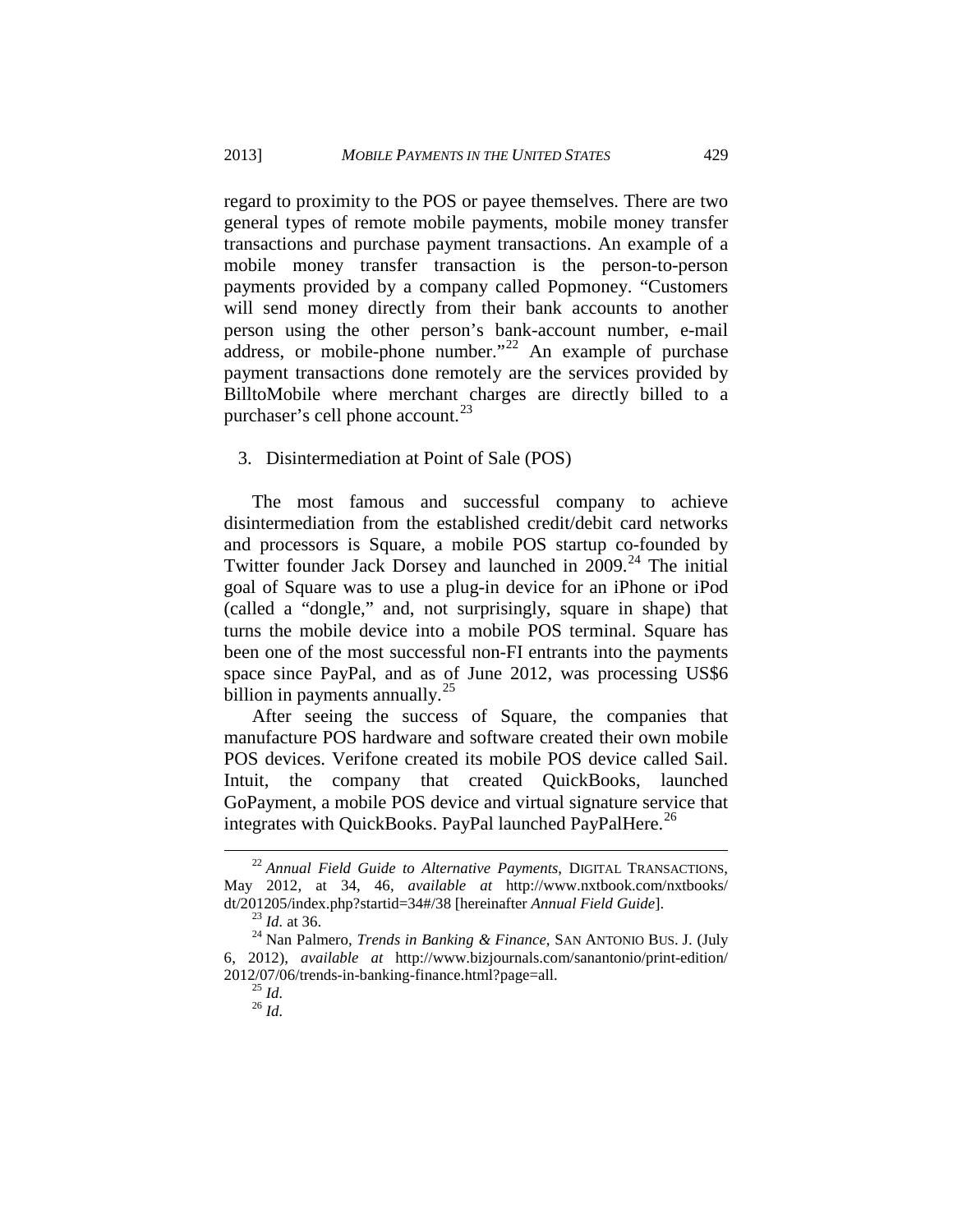#### <span id="page-12-0"></span>4. Disintermediation at the Wallet

Disintermediation at the wallet refers to the current race by several companies to create a virtual wallet where all of the payment cards in the average person's wallet—debit cards, credit cards, store gift cards, stored value cards—are housed in a virtual wallet app on the purchaser's smart phone. The smart phone is then used as the payment device that will interact with the POS for a proximity payment or to conduct a remote payment. There is currently a lot of time and money being invested by major credit card networks, mobile network operators (such as AT&T, Verizon, T-Mobile, and Sprint), major banks, major alternative payments providers (such as PayPal), and major technology companies (such as Google) to create and corner the market on the mobile wallet. While there are several other mobile wallet startups, the activities of mobile wallet providers Isis, Google Wallet, and PayPal are currently garnering a lot of attention. $27$ 

Isis is a joint venture between AT&T, T-Mobile, and Verizon, but is also partnered with Visa, MasterCard, and American Express; JPMorgan Chase, Capital One and Barclaycard also have agreed to issue cards for the wallet.<sup>[28](#page-12-2)</sup> Google Wallet involves MasterCard and payment processor First Data Corporation, and Sprint Nextel is the designated mobile network operator (but Google Wallet only works on Sprint mobile devices). Google Wallet is also going to include some form of coupon or offer redemption, and may be expanded to include loyalty and rewards components as well.[29](#page-12-3) The PayPal wallet just gained major publicity by announcing a partnership with Discover to bring PayPal's digital wallet and payment services to millions of merchants in the Discover network, with services currently scheduled to roll out in  $2013$ .<sup>[30](#page-12-4)</sup> Mobile payments industry pundits

<sup>27</sup> *See id*; *Annual Field Guide*, *supra* note 22, at 34-47. <sup>28</sup> *Annual Field Guide*, *supra* note 22, at 40.

<span id="page-12-4"></span><span id="page-12-3"></span><span id="page-12-2"></span><span id="page-12-1"></span><sup>&</sup>lt;sup>30</sup> Roger Cheng, PayPal Brings Digital Wallet to Merchants Through *Discover*, CNET (Aug. 22, 2012), http://news.cnet.com/8301-1035\_3- 57497979-94/paypal-brings-digital-wallet-to-merchants-through-discover/.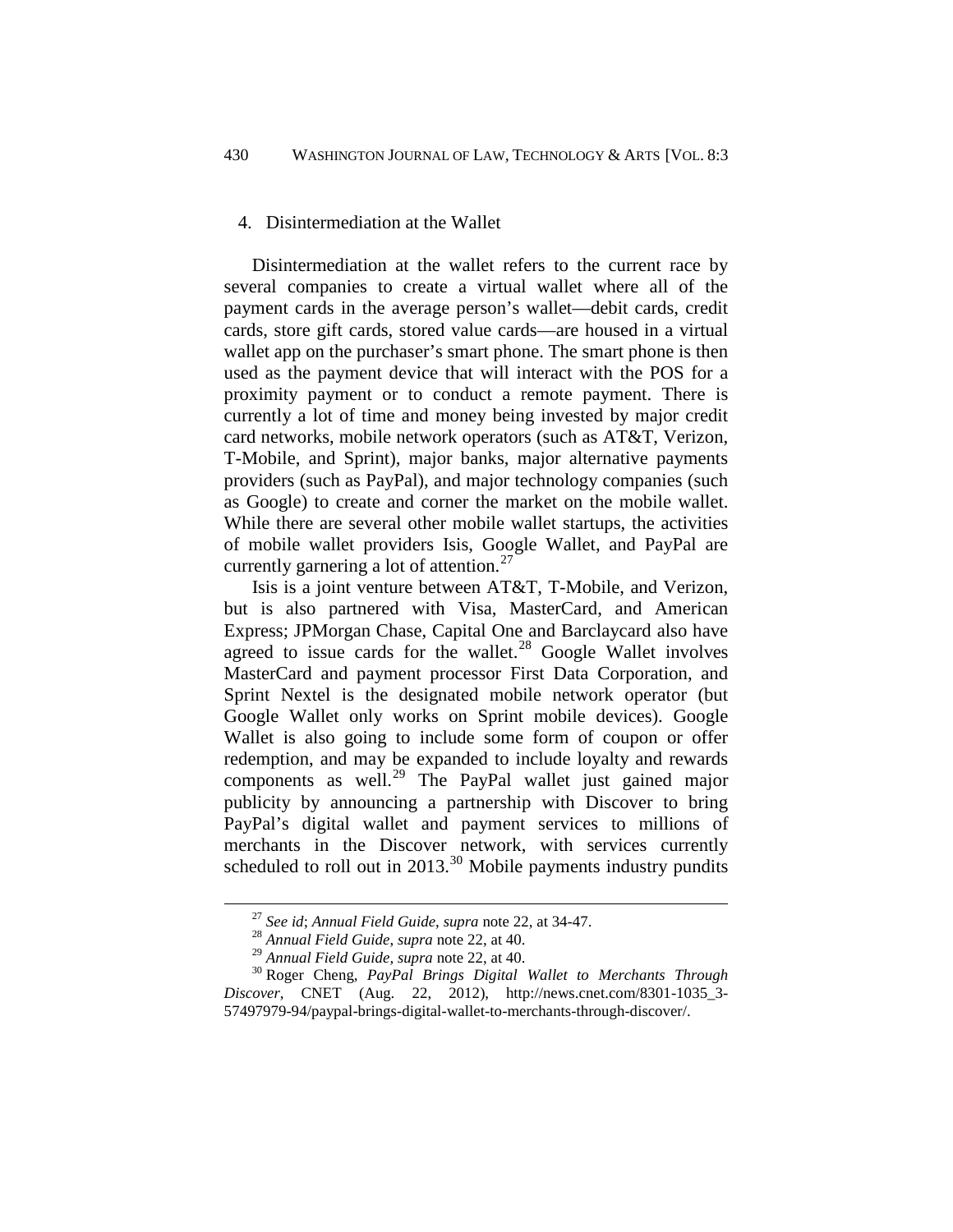are waiting to see what Apple does on the mobile payments/mobile wallet front. Apple's recent announcement of Passbook, along with confirmed rumors that the iPhone 5 includes NFC technology, have led industry observers to speculate as to whether Apple has its own mobile wallet offering in mind given that it manufactures the iPhone.<sup>[31](#page-13-2)</sup> And the recently announced Merchant Customer Exchange (discussed earlier in this article) is a merchant-created mobile wallet initiative.

#### <span id="page-13-0"></span>5. Mobile Payments and Financial Services Regulations

As previously mentioned, there was until very recently some uncertainty as to whether certain federal and state banking and financial services laws, rules, or regulations would be applied to mobile payments services. The sections below summarize the positions taken by representatives from the Federal Reserve, FinCEN, and the CFPB that current financial services regulations apply to mobile banking and mobile payments activities.  $32$ 

#### <span id="page-13-1"></span>a. Federal Reserve Board

Stephanie Martin, Associate General Counsel at the Federal Reserve Board of Governors, commented that the Federal Reserve believes many current financial services regulations (GLBA/Regulation P, EFTA/Regulation E, TILA/Regulation Z, etc.) are written broadly enough to cover a lot of mobile banking and mobile payments activity.<sup>[33](#page-13-4)</sup> And with regard to non-FIs that provide mobile payments services, "[t]o the extent that nonbanks are involved, whether and the degree to which federal or state statutes and rules are applicable depends on the nonbank's role in

<span id="page-13-2"></span><sup>&</sup>lt;sup>31</sup> Bryan Yurcan, *Is Apple Preparing a Mobile Wallet?*, BANK SYS. & TECH. (Aug. 28, 2012), http://www.banktech.com/payments-cards/240006257.

<span id="page-13-4"></span><span id="page-13-3"></span><sup>&</sup>lt;sup>32</sup> See generally Future of Money Hearing, supra note 19.<br><sup>33</sup> The Future of Money: Where do Mobile Payments Fit in the Current *Regulatory Structure?: Hearing Before the H. Subcomm. on Fin. Inst. and Consumer Credit*, 112th Cong. (2012) (statement of Stephanie Martin, Assoc. Gen. Counsel, Bd. of Governors of the Fed. Reserve Sys.), *available at* http://financialservices.house.gov/uploadedfiles/stephanie\_martin\_testimony.pdf [hereinafter Martin].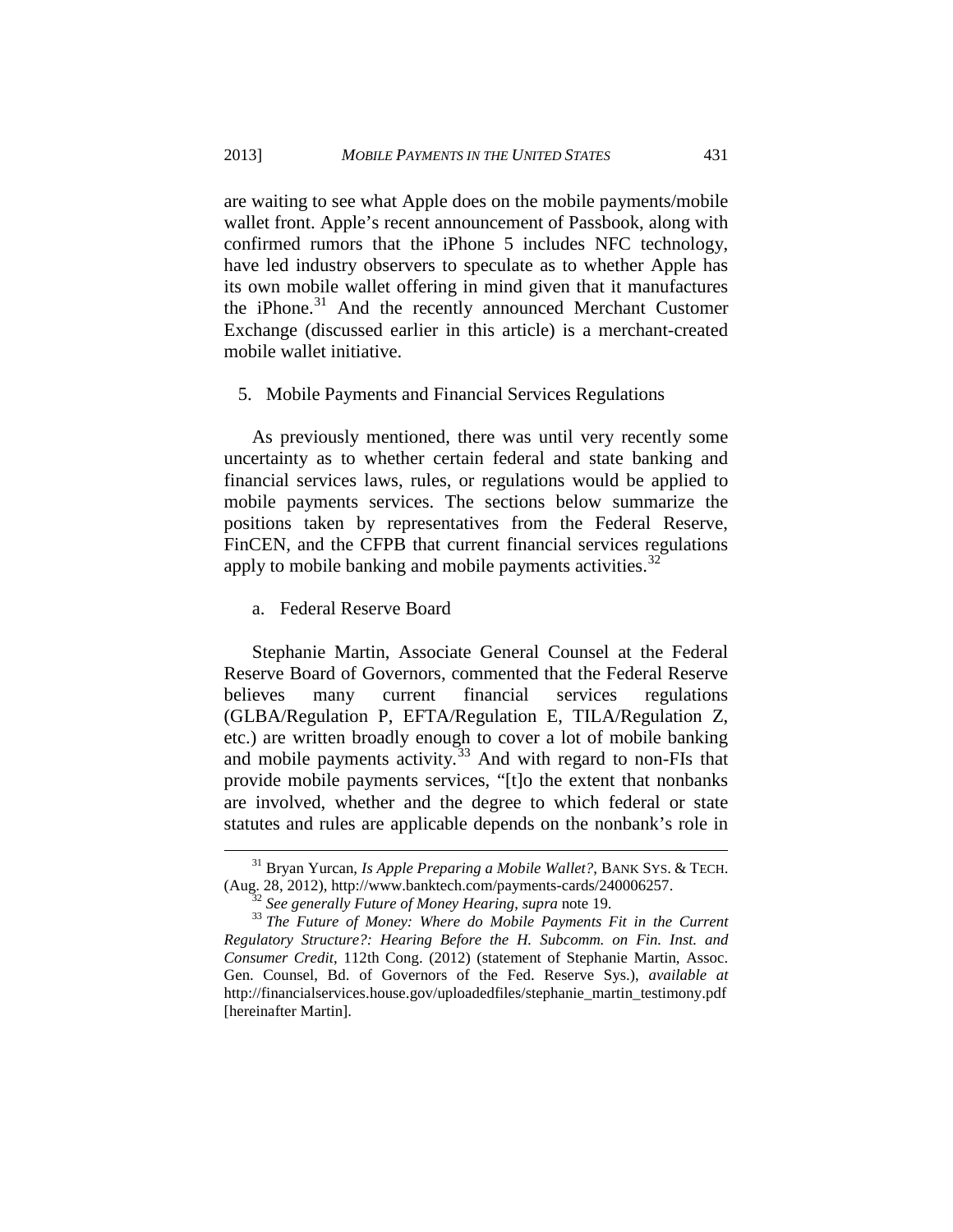the transaction and the specific provisions of the particular statute or rule."<sup>[34](#page-14-1)</sup>

Martin stated that a mobile payment is just like any other type of payment in that it is ultimately moving money between bank accounts. This is true even if payment is initially charged to a consumer's bill for services (such as a cell phone bill) or to a prepaid balance held by a nonbank. Settlement is still happening over the same existing rails. As Martin stated, "a new interface is not a new phenomenon."<sup>[35](#page-14-2)</sup>

With regard to non-FIs, Martin stated that existing laws are in place to cover these services as well, such as EFTA/Regulation E and other federal consumer laws, and they apply to nonbank mobile payments (including stored value cards or funds associated with a stored value account), and that non-FIs are also subject to CFPB rulemaking and interpretive authority.<sup>[36](#page-14-3)</sup> Martin stressed that whether a particular law, rule or regulation applies often depends on a non-FI's role. For example, a third party mobile app platform vendor just running "back office" services for the bank means the bank is still responsible. But for more independent non-FIs like managers of stored value card programs, money transmitters, and mobile network operators, financial services laws, rules, and regulations may be more likely to apply based on the specific activities carried out by the non-FI. [37](#page-14-4)

Martin concluded her testimony by explaining that regulators are still determining the extent that new and developing methods of mobile payments are subject to current laws. But when the mobile payments marketplace is more fleshed out, that will be the time to determine if additional legislative or regulatory proposals are needed. [38](#page-14-5) 

<span id="page-14-0"></span>b. Financial Crimes Enforcement Network

James Freis, Director of FinCEN, gave testimony regarding

<sup>34</sup> *Id.* at 1-2. 35 *Id.* at 3. 36 *Id.* at 5-6. 37 *Id.* 38 *Id.* at 6.

<span id="page-14-5"></span><span id="page-14-4"></span><span id="page-14-3"></span><span id="page-14-2"></span><span id="page-14-1"></span>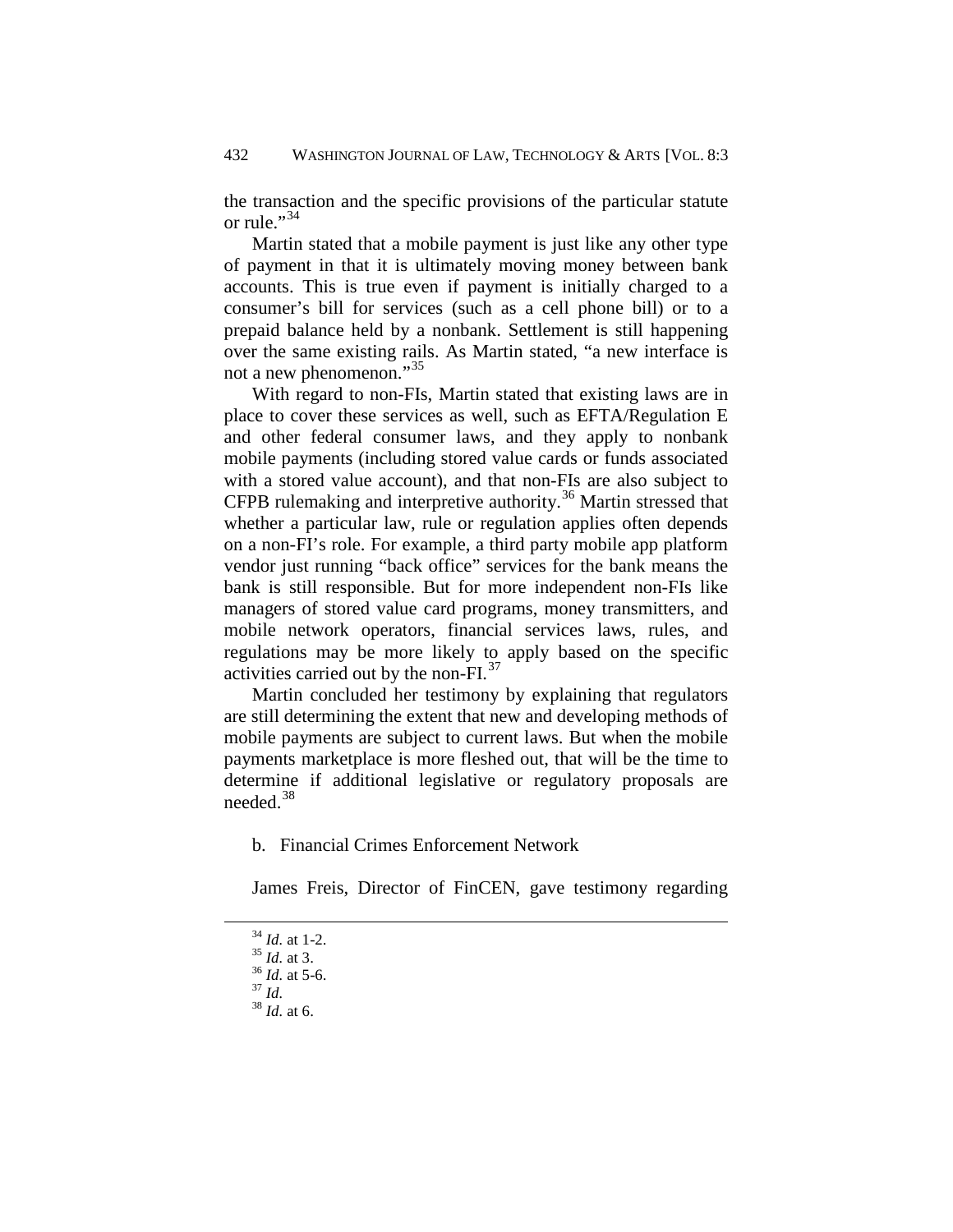FinCEN's position about the applicability of BSA/AML provisions to mobile payments.<sup>[39](#page-15-0)</sup> He stated that "FinCEN's rules for prepaid access, including mobile payments, are specifically designed to make [money laundering] more difficult to occur in significant amounts without leaving a trail and with obligations on the industry to alert FinCEN of [BSA/AML] red flags."<sup>[40](#page-15-1)</sup>

Freis said that mobile banking involves communication and direction from an account holder about their account at a depository institution. If mobile banking facilitates communication between the FI and its customer, then the FI is already covered by BSA/AML requirements. Mobile payments, however, is the direction of funds outside of a bank account to effect payments or other transfers. Freis went on to state that:

> FinCEN's regulations also have made it clear that the acceptance and transmission of currency, funds, or other value that substitutes for currency from one person and the transmission of currency, funds, or other value that substitutes for currency to another person or location, by any means, constitutes money transmission, and that any person wherever located doing business wholly or in substantial part within the United States engaging in money transmission, regardless of any other business lines the person is engaged in—such as the provision of telecommunications services—would likely be a money services business under FinCEN's regulations, and as such must register and comply with all the reporting, record keeping, and monitoring requirements applicable to a money transmitter.<sup>[41](#page-15-2)</sup>

<span id="page-15-1"></span><span id="page-15-0"></span><sup>39</sup> *The Future of Money: Where do Mobile Payments Fit in the Current Regulatory Structure?: Hearing Before the H. Subcomm. on Fin. Inst. and Consumer Credit*, 112th Cong. (2012) (statement of James H. Freis, Jr., Director, Fin. Crimes Enforcement Network, U.S. Dept. of Treasury), *available at* http://financialservices.house.gov/uploadedfiles/james\_freis\_testimony.pdf [hereinafter Freis]. 40 *Id.* at 2. <sup>41</sup> *Id.* at 5.

<span id="page-15-2"></span>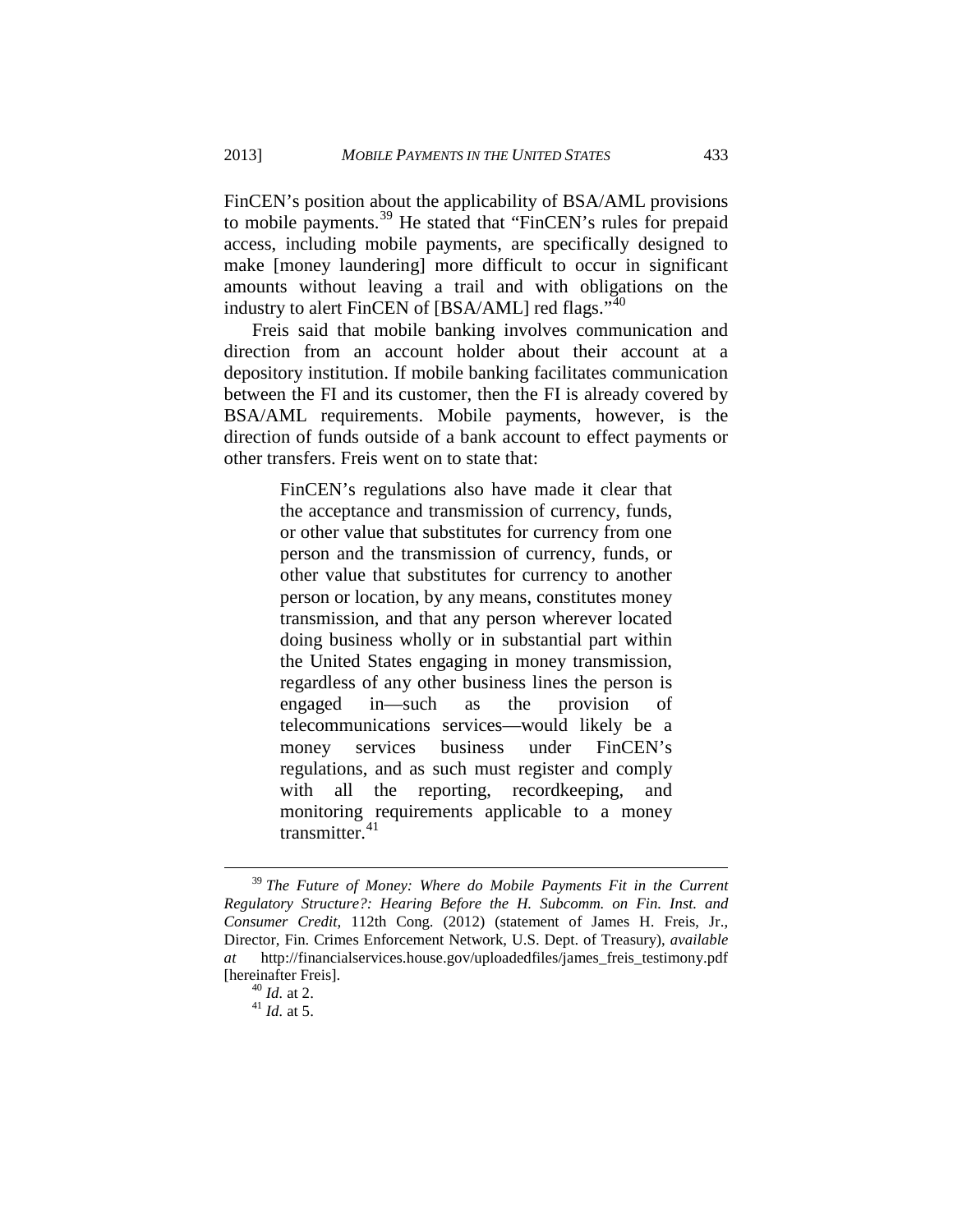Freis also stated that "FinCEN's regulations take a comprehensive approach in this area, focusing more on the activity *at issue* as opposed to the particular electronic communication vehicle."<sup>[42](#page-16-1)</sup> With regard to mobile payments, Freis stated that "[f]or the sake of clarity, let me emphasize that a payment system allowing the transfer of funds from one mobile phone to another, such as by reference to a phone number, is subject to FinCEN's regulations for prepaid access."[43](#page-16-2)

Freis said that FinCEN has provided law enforcement with a "reference manual" regarding mobile payments. In preparing the manual, FinCEN has "seen an interesting trend in the mobile payments industry where different telecommunications systems and/or financial mechanisms may merge and become interwoven in the same overall mobile payments transactions."[44](#page-16-3) Freis also said, toward the end of his testimony, that "[c]onsistent with past practice, FinCEN will interpret its regulations as they apply to various business models and provide guidance as necessary to industry with respect to the application of FinCEN's requirements."<sup>[45](#page-16-4)</sup>

#### <span id="page-16-0"></span>c. Consumer Financial Protection Bureau

Although she did not provide written testimony at the hearing, Marla Blow, the Assistant Director for Card and Payments Markets at the CFPB, did provide a written Statement for the Record that was submitted to the subcommittee.<sup>[46](#page-16-5)</sup> In her statement, Blow echoed many of the same points and themes stated by Martin and Freis that existing financial and consumer protection regulations govern mobile payments. Blow wrote that "[o]ur mission is to

<span id="page-16-5"></span><span id="page-16-4"></span><span id="page-16-3"></span><span id="page-16-2"></span><span id="page-16-1"></span><sup>42</sup> *Id.* at 4 (emphasis added).<br>
43 *Id.* at 9.<br>
44 *Id.* at 12.<br>
<sup>45</sup> *Id.* at 13.<br>
<sup>46</sup> *The Future of Money: Where do Mobile Payments Fit in the Current Regulatory Structure?: Hearing Before the H. Subcomm. on Fin. Inst. and Consumer Credit*, 112th Cong. (2012) (statement of Marla Blow, Ass't Director, Card & Payment Mkts., Consumer Fin. Prot. Bureau,), *available at* http://financialservices.house.gov/uploadedfiles/hhrg-112-ba15-wstate-cfpb-20120629.pdf [hereinafter Blow].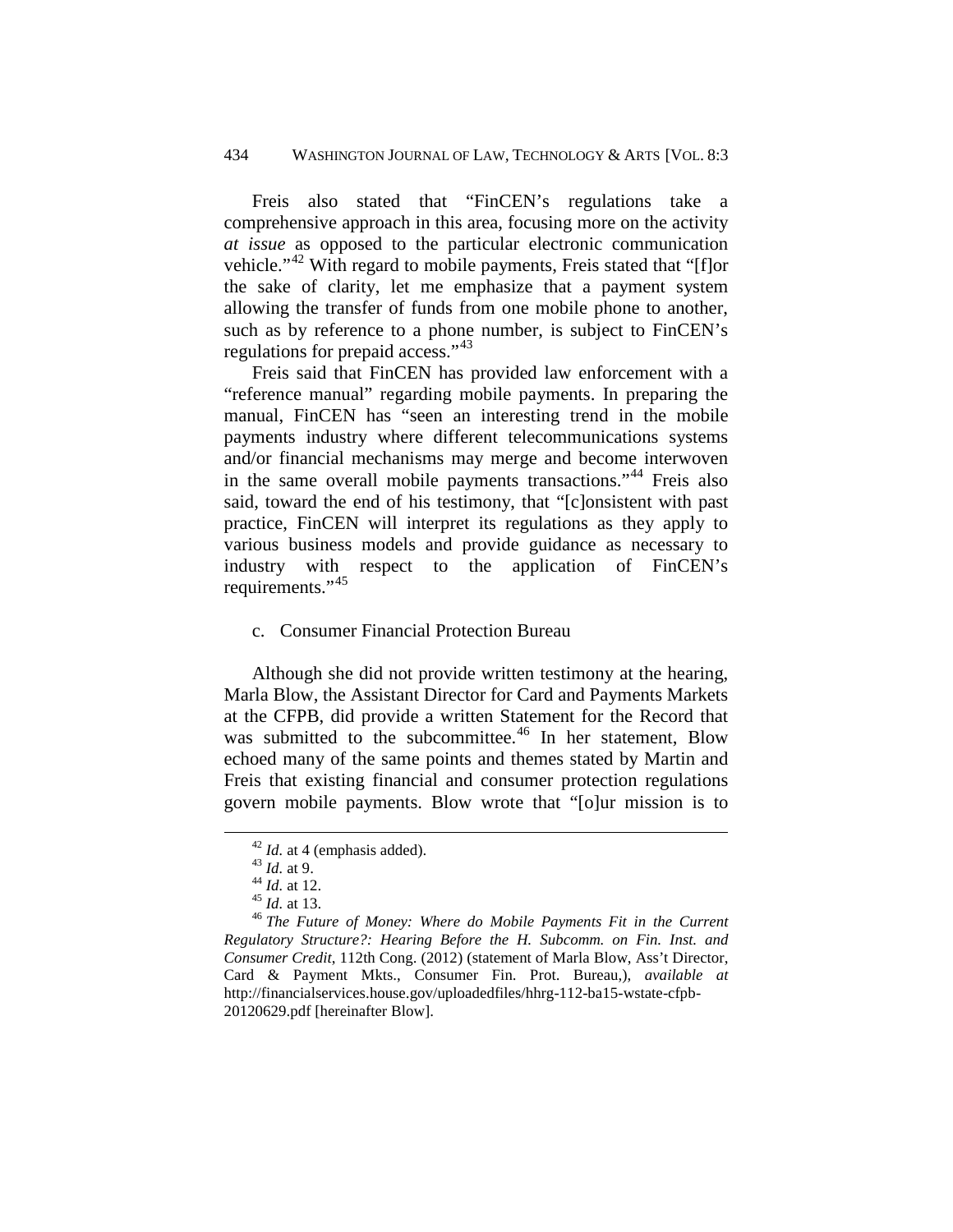make consumer financial markets work for consumers, honest businesses, and the economy as a whole. In carrying out this mission, the Bureau has a key role to play in the regulatory, supervisory, and oversight regimes governing mobile payments."<sup>[47](#page-17-0)</sup>

Blow stressed that under the Dodd Frank Act, the CFPB is required to regulate consumer financial products and services under federal consumer financial law. And she pointed out that with regard to mobile payments in particular:

> The Bureau is engaged in ongoing coordination with the Federal Trade Commission, the Federal Communications Commission, the Federal Deposit Insurance Corporation, the Federal Reserve Board, the Office of the Comptroller of the Currency, the Treasury Department's Financial Crimes Enforcement Network, and state banking regulators. We are committed to working closely with state and federal partners on this issue.<sup>[48](#page-17-1)</sup>

Blow stated that the CFPB is closely monitoring new developments and changes in the marketplace and in consumer use patterns regarding mobile payments. The primary responsibility for monitoring developments in mobile payments within the CFPB resides with the Card and Payment Markets team, part of the division of Research, Markets, and Regulations. Blow indicated that the Card and Payment Markets team has responsibility over credit, debit, prepaid, and mobile payments markets, and that this division of the CFPB is engaged in ongoing discussions with relevant parties, as well as other state and federal agencies.<sup>[49](#page-17-2)</sup>

Blow went beyond testimony and statements from other regulatory agencies by stating that while mobile payments can introduce innovation, it can also pose significant risks to consumers:

> New technologies may be designed in ways that may not fall within existing regulatory frameworks.

<span id="page-17-0"></span><sup>47</sup> *Id.* at 1. <sup>48</sup> *Id.*

<span id="page-17-1"></span>

<span id="page-17-2"></span><sup>49</sup> *Id.*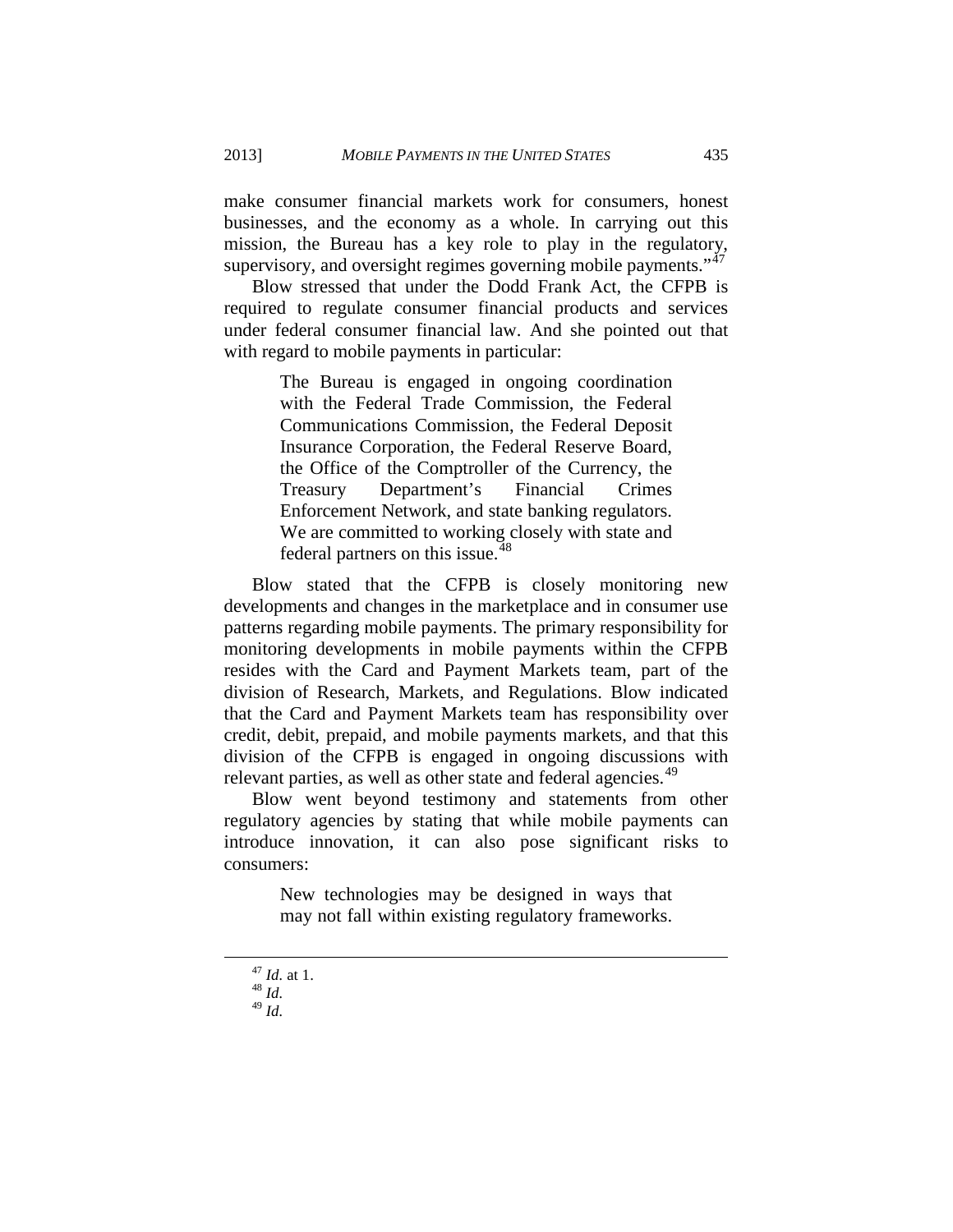Existing rules may not have anticipated new developments enabled by modern technology and may prove inadequate for addressing emerging concerns. To the extent that technology companies begin to play roles traditionally performed by banking institutions, we may need to reconsider how well our existing regulations apply to a changed environment.<sup>[50](#page-18-1)</sup>

<span id="page-18-0"></span>d. Conclusions on Regulatory Environment and Mobile Payments Industry Workgroup

What is clear from the testimony and statements provided by representatives of the Federal Reserve, FinCEN and the CFPB is that: (1) regulatory agencies are monitoring the developing market and ecosystem for mobile payments; (2) the agencies and regulators take the position that many mobile payments services are already covered by existing laws, rules, and regulations that apply based on the *type of activity* being performed, not based on whether the provider is a bank or non-FI; and (3) as the mobile payments ecosystem becomes more mature, regulatory agencies will determine whether new legislation or regulations are needed to address any regulatory gaps governing mobile payments transactions.

Over the course of 2010 and 2011, the Mobile Payments Industry Workgroup (MPIW), which is being operated jointly by the Atlanta Federal Reserve and the Boston Federal Reserve, held a series of meetings with various industry players and regulators regarding the development of the mobile payments ecosystem and the regulatory landscape. On April 24, 2012, the Atlanta Federal Reserve and Boston Federal Reserve convened a meeting with representatives from federal and state banking agencies, the Federal Trade Commission (FTC), and the Federal Communications Commission (FCC) to discuss issues, concerns, and potential gaps in regulatory coverage.<sup>51</sup>

<span id="page-18-2"></span><span id="page-18-1"></span>

 $\stackrel{50}{\phantom{}_{}51}$  *Id.* at 2.  $\stackrel{51}{\phantom{}_{}51}$  MARIANNE CROW ET AL., THE U.S. REGULATORY LANDSCAPE FOR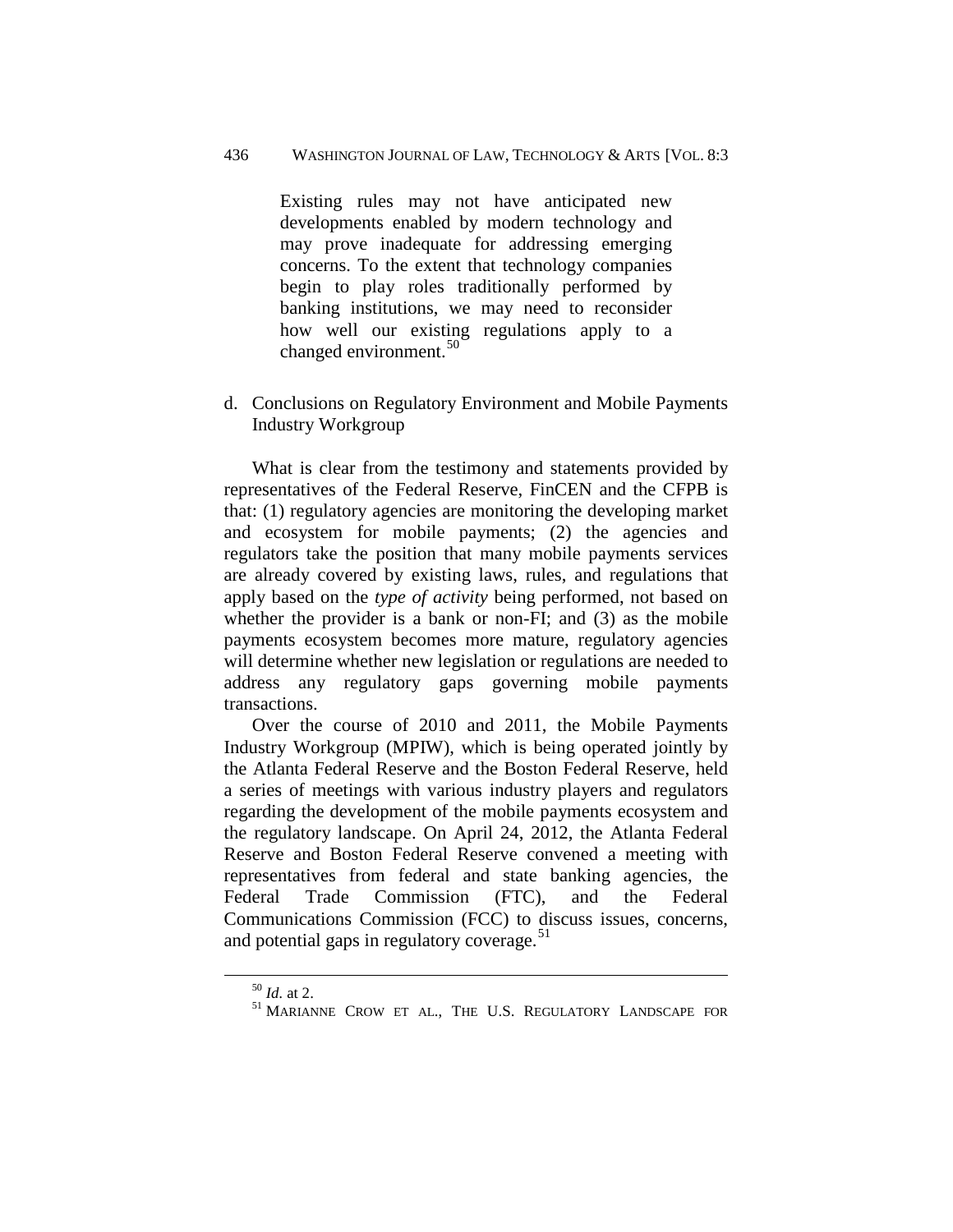Several perspectives and overall themes emerged from the regulator meeting on mobile payments. First, the complexity of the regulatory framework for providers of mobile financial services in the United States prompts analysis of potential coverage gaps.<sup>[52](#page-19-2)</sup> Mobile payments essentially bring together two heavily regulated industries that are governed by separate sets of laws, rules and regulations—banking/financial services and telecommunications. There is a potential for regulatory gaps depending on the model and transaction flow of mobile payments.

Regulators also have an interest in ensuring safety and soundness of consumer protection in the emerging mobile payments environment.[53](#page-19-3) Existing regulatory guidance provides sufficient governance for existing mobile payments services. However, regulators will need to stay abreast of mobile industry trends and developments to effectively monitor the emerging risk environment. Third-party, non-FI vendor management in new mobile payments business models is critical to ensuring safety and soundness in mobile retail payments systems.

# <span id="page-19-0"></span>II. MOBILE BANKING/MOBILE PAYMENTS AND ANTI-MONEY LAUNDERING ISSUES

#### <span id="page-19-1"></span>*A. Anti-Money Laundering/Bank Secrecy Act and Mobile Banking*

While mobile banking is providing greater freedom and ease to banking customers, it also presents new opportunities for criminals to launder money and finance terrorism.<sup>[54](#page-19-4)</sup> Money launderers and terrorist financiers can attempt to gain access to a mobile banking account by stealing a mobile phone with inadequate security features, or by attempting to hack transactions as they occur via a wireless network, or by tricking customers to disclose their financial account information via "mishing" attacks or fake bank

MOBILE PAYMENTS 2 (2012), *available at* http://www.bos.frb.org/bankinfo/ payment-strategies/publications/2012/us-regulatory-landscape-for-mobile-

<span id="page-19-4"></span><span id="page-19-3"></span><span id="page-19-2"></span>payments.pdf.<br><sup>52</sup> *Id.* at 3.<br><sup>53</sup> *Id.* at 4-5.<br><sup>54</sup> McTaggart & Freese, *supra* note 3, at 19.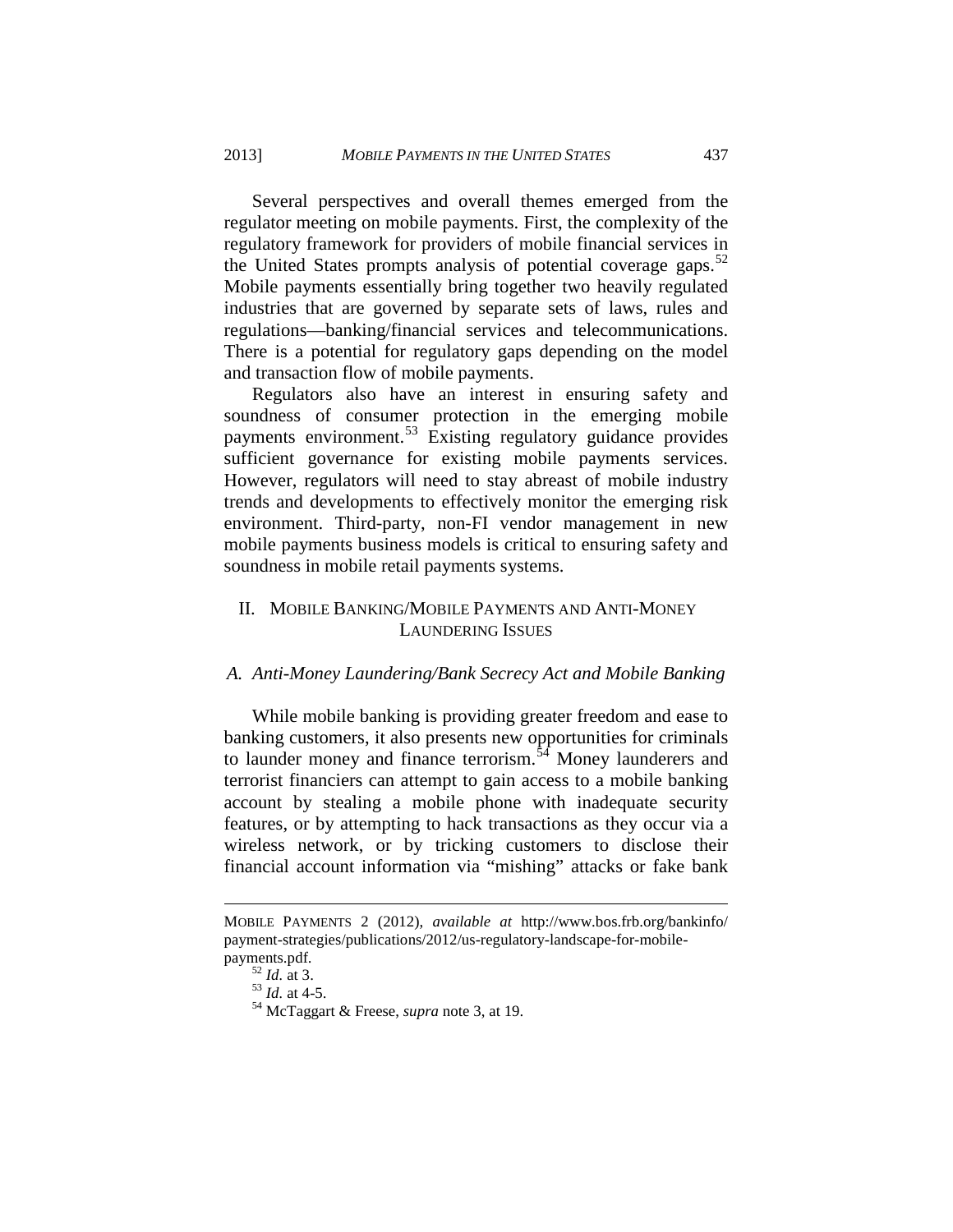apps. A "mishing" attack consists of a text message sent to a mobile phone stating something like "Notice: Issues Found On Your Shazam Mastercard. Please Call 13035780902!"<sup>[55](#page-20-0)</sup> When the mishing victim calls the number, they reach an automated recording demanding the entry of the Personal Account Number (PAN) and additional confidential information. If the victim falls for the scam, then they voluntarily hand over their confidential financial account information to the fraudsters.

Some FIs have reported fake bank apps available on the Apple App Store and Android Marketplace (now Google Play).<sup>[56](#page-20-1)</sup> The fake banking apps purport to be legitimate banking apps of actual FIs, but they are in reality "shell apps" that trick customers into entering user name, passwords, log in information and other mobile banking information.

The United and Strengthening America by Providing Appropriate Tools Required to Intercept and Obstruct Terrorism Act of 2001 (the USA PATRIOT Act)<sup>[57](#page-20-2)</sup> requires that FIs follow various requirements designed to prevent terrorists from accessing financing. FIs are required to develop policies and procedures to detect and prevent money laundering, and to submit suspicious activity reports (SAR) on suspected money laundering transactions. Given the increased risks that mobile banking poses, FIs must integrate their mobile banking operations into their overall Bank Secrecy Act<sup>[58](#page-20-3)</sup> and anti-money laundering (BSA/AML) policies and procedures.

<span id="page-20-0"></span><sup>55</sup> *See, e.g.*, *Fraud Alert/ID Theft*, LINN CNTY. STATE BANK, http://www.linncsb.com/fraud.asp (last visited Sept. 18, 2012). <sup>56</sup> Humberto Saabedra, *Fake Mobile Banking App Discovered in Android* 

<span id="page-20-1"></span>*Marketplace*, MOBILE-FINANCIAL.COM (Jan. 11, 2010), http://www.mobile-

<span id="page-20-2"></span>financial.com/news/fake-mobile-banking-app-discovered-android-marketplace. 57 Pub. L. No. 107-56, 115 Stat. 272 (2001) (codified in various sections of the *United States Code*).<br><sup>58</sup> Federal Bank Secrecy Act statutes are codified at 31 U.S.C. §§ 5311-

<span id="page-20-3"></span><sup>5314</sup>e, 5316-5330, 5331, and 5332e (2012); 12 U.S.C. §§ 1829b, 1951-1959e (2012); Title 18, U.S.C. Crimes and Criminal Procedure (Money Laundering) (2012); Title 18 U.S.C. Crimes and Criminal Procedure (Federal Crime of Operating an Unlicensed or Unregistered Money Transmitting Business) (2012). Federal Bank Secrecy Act Regulations are codified at 31 C.F.R. Chapter X (2012).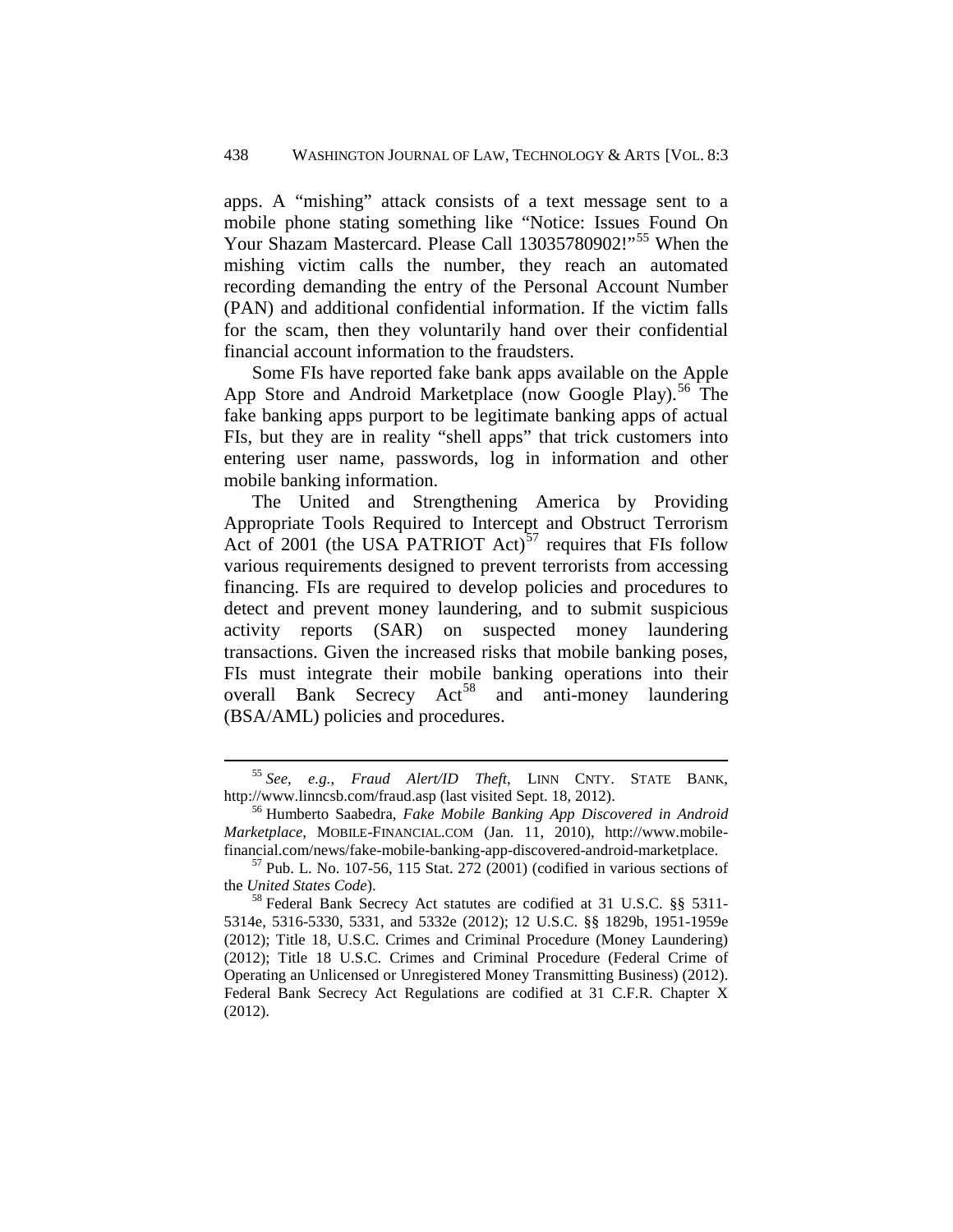As made clear by the recent testimony of Martin, Freis, and Blow (all discussed in Section I.B.5 above), regulatory agencies have taken the position that current banking regulations, including BSA/AML regulations, apply to banks engaged in mobile payments.

# <span id="page-21-0"></span>*B. Anti-Money Laundering/ Bank Secrecy Act and Mobile Payments*

The recent testimony of regulators discussed in Section I.B.5 above indicates that regulatory agencies have taken the position that current banking regulations, including BSA/AML regulations, also apply to non-FIs engaged in mobile payments depending upon the type of activity in which the non-FI is engaged. For example, Martin stated "[t]he applicability of existing laws to [non-FIs] that are providing mobile payments services often depends on the [non-FI's] role in the transaction."[59](#page-21-1) 

If a non-FI's activities fall within FinCEN's definitions of "money services business" (MSB), then those entities must register as a MSB with FinCEN. In addition, the non-FI's activities could also trigger registration under individual state money transmission laws. In general, non-FIs that are money services businesses or money transmitters, are also subject to the USA PATRIOT Act BSA/AML requirements.

Some non-FI payments organizations in the mobile payments arena, such as PayPal, have registered under the laws of certain states as an MSB/money transmitter, and have also complied with the recently updated FinCEN MSB registration requirements. On July 18, 2011, FinCEN adopted a final rule enacting amendments to the Money Services Business Definitions Rule $\overline{60}$  $\overline{60}$  $\overline{60}$  that, among other things:

 Revises MSB definitions to further clarify what activities subject a person to the BSA rules pertaining to MSBs;

<span id="page-21-2"></span><span id="page-21-1"></span><sup>59</sup> Martin, *supra* note 33, at 5. <sup>60</sup> *See FinCEN Clarifies Money Services Businesses Definitions Rule Includes Foreign-Located MSBs Doing Business in U.S.*, FINCEN (July 28, 2011), http://www.fincen.gov/news\_room/nr/html/20110715.html.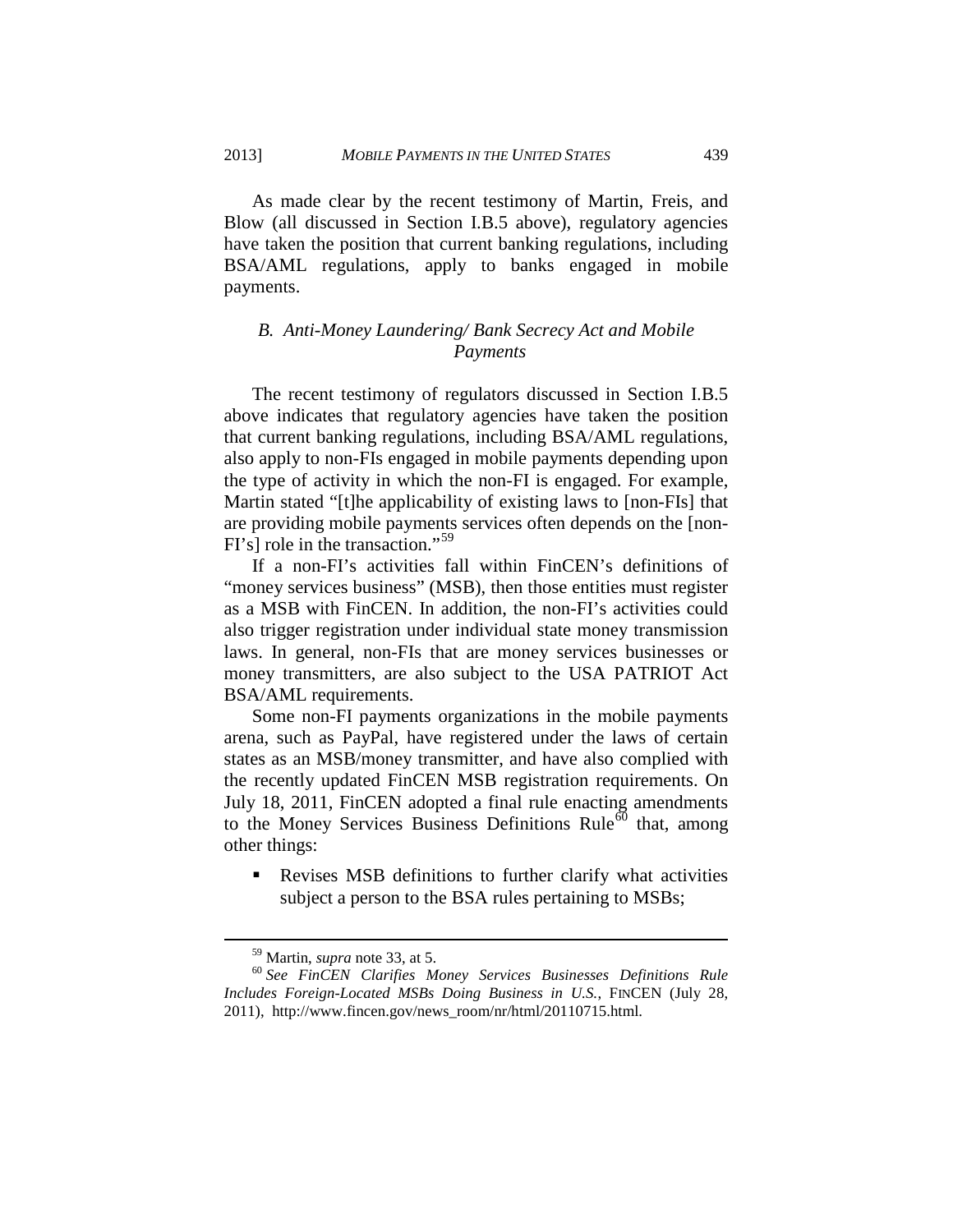- Updates the MSB definitions to reflect past guidance and rulings and current business operations and to accommodate evolving technologies and emerging lines of business;
- Separates the provisions dealing with stored value from those dealing with issuers, sellers, and redeemers of traveler's checks and money orders to more readily accommodate changes to be implemented in FinCEN's pending Prepaid Access Rulemaking; and
- Replaces the term "currency dealer or exchanger" with the new term "dealer in foreign exchange," a term used to include the exchange of instruments other than currency as a category of MSB. $^{61}$  $^{61}$  $^{61}$

To the extent that a non-FI mobile payments provider will have the primary customer relationship and will be enrolling the customer in its payment services and conducting "customer identification program" activities normally performed by FIs, the non-FI will have to comply with the "customer identification program" requirements under applicable BSA/AML laws, rules, and regulations.

# *C. FATF and U.S. BSA/AML Regulations*

# <span id="page-22-1"></span><span id="page-22-0"></span>1. Summary of Updated FATF Recommendations

On February 16, 2012, the Financial Action Task Force (FATF), the global standard setter in the fight against money laundering and terrorist financing, revised the FATF " $40 + 9$ " Recommendations through the publication of the "International Standards on Combating Money Laundering and the Financing of Terrorism & Proliferation – The FATF Recommendations."<sup>[62](#page-22-3)</sup> This

<span id="page-22-3"></span><span id="page-22-2"></span><sup>&</sup>lt;sup>61</sup> *Id.* <sup>62</sup> FIN. ACTION TASK FORCE [FATF], INTERNATIONAL STANDARDS ON COMBATING MONEY LAUNDERING AND THE FINANCING OF TERRORISM & PROLIFERATION – THE FATF RECOMMENDATIONS (2012), *available at* http://www.fatf-gafi.org/media/fatf/documents/recommendations/pdfs/FATF% 20Recommendations%20(approved%20February%202012)%20reprint%20May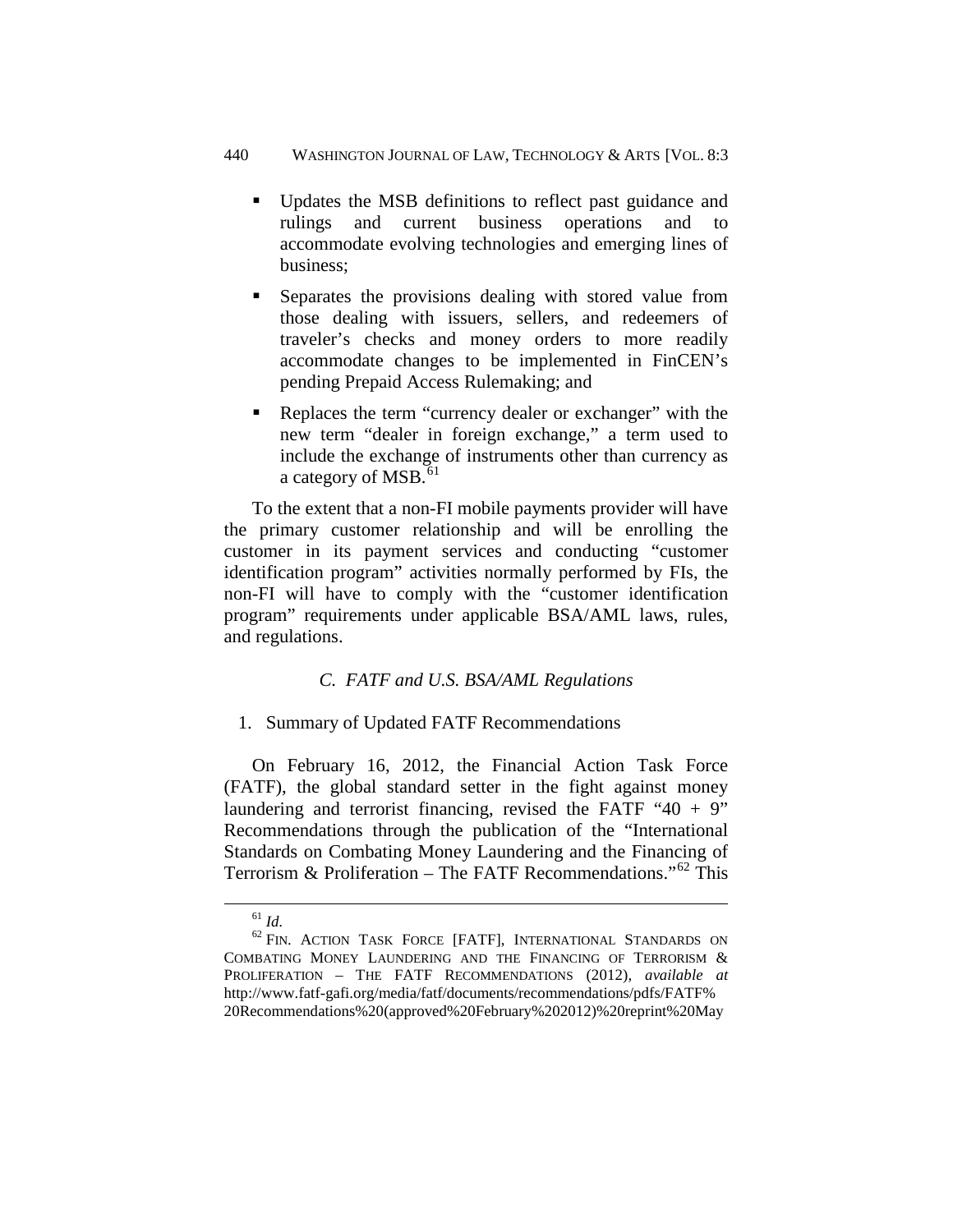most recent update to the FATF standards follows an extensive review and consultation process with member countries that began in June 2009 and includes revisions made with input from governments, the private sector, and various other stakeholders. In response to key issues arising from these extensive public consultations, "the FATF made a number of significant changes to the FATF standards to reflect practices in the financial sector, to set out clearer requirements for regulated entities and to apply the experience gained from the implementation of the FATF Recommendations by member countries."<sup>63</sup>

Main changes to the FATF Recommendations affected areas of: the risk-based approach to regulation and compliance; transparency and beneficial ownership; customer due diligence (CDD); new technology; international cooperation; sanctions; corruption and politically-exposed persons (PEPs); financing of proliferation; and tax crimes. $64$  Of these various recommendations, the ones most affecting mobile banking and mobile payments in the United States relate to transparency, CDD, and new technologies.

#### <span id="page-23-0"></span>2. Transparency

 $\overline{a}$ 

With regard to transparency, the FATF has strengthened its existing recommendations to require regulated entities to gather reliable information regarding the beneficial ownership and control of companies, trusts, and other legal persons or legal arrangements. The Interpretative Notes to the revised FATF Recommendations (which provide examples of the various identification documents that can be used to identify legal persons in connection with various arrangements) are intended to encourage regulated entities to implement mechanisms to require reliable, current, and accurate

%202012%20web%20version.pdf [hereinafter FATF RECOMMENDATIONS]. <sup>63</sup> Jaqueline Shinfield & Mena Bellofiore, *Revised FATF* 

<span id="page-23-2"></span><span id="page-23-1"></span>*Recommendations: What Effect Will They Have in Canada?*, BLAKES (Mar. 13, 2012), http://www.blakes.com/english/view\_printer\_bulletin.asp?ID=5243. 64 *See generally* FATF RECOMMENDATIONS, *supra* note 62.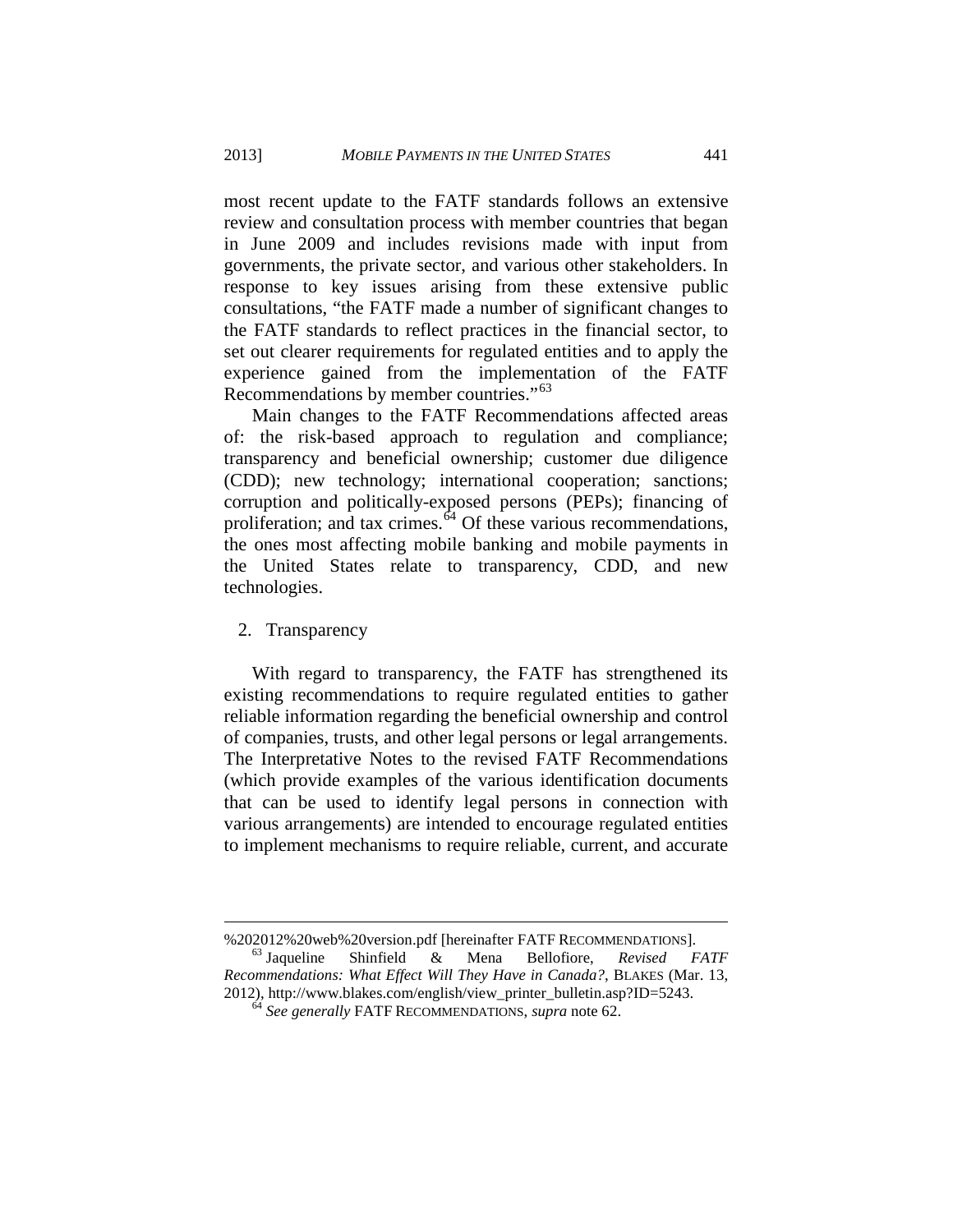information regarding the beneficial ownership of legal persons and legal arrangements.<sup>[65](#page-24-1)</sup>

FinCEN is currently conducting a rulemaking process pertaining to the development of a "CDD regulation that would clarify, consolidate, and strengthen existing CDD obligations for financial institutions and incorporate the collection of beneficial ownership information into the CDD framework."<sup>[66](#page-24-2)</sup> The rulemaking is in furtherance of the broader U.S. Treasury Department plan to enhance the transparency of legal entities with respect to beneficial ownership consistent with international standards, which also involves working with the U.S. Congress to promote legislation that enhances transparency of legal entities in the company formation process.

<span id="page-24-0"></span>3. Customer Due Diligence

 $\overline{a}$ 

The revised FATF Recommendations regarding CDD are more prescriptive as to the specific steps financial institutions and other regulated entities should take when conducting due diligence, particularly for higher risk dealings with particular customers and cross-border correspondent banking and other relationships. In appropriate circumstances, where the risks of money laundering or terrorist financing are assessed as low, the revised Recommendations suggest that regulated entities could be allowed to conduct simplified CDD measures, which take into account the nature of the lower risk. $67$ 

<span id="page-24-2"></span><span id="page-24-1"></span><sup>65</sup> FATF RECOMMENDATIONS *, supra* note 62, at 88-91. <sup>66</sup> James H. Freis, Jr., Director of FinCEN, U.S. Dept. of the Treasury, Remarks at the Florida International Bankers Association's 12th Annual Anti-Money Laundering Compliance Conference (Feb. 23, 2012), *available at* http://www.fincen.gov/news\_room/speech/html/20120223.html [hereinafter Freis Remarks]. 67 FATF RECOMMENDATIONS, *supra* note 62, at 14-15. For a discussion of

<span id="page-24-3"></span>international standards in justified low risk scenarios, see FIN. ACTION TASK FORCE, ANTI-MONEY LAUNDERING AND TERRORIST FINANCING MEASURES AND FINANCIAL INCLUSION (2011), *available at:* http://www.fatf-gafi.org/media/ fatf/content/images/AML%20CFT%20measures%20and%20financial%20inclus ion.pdf.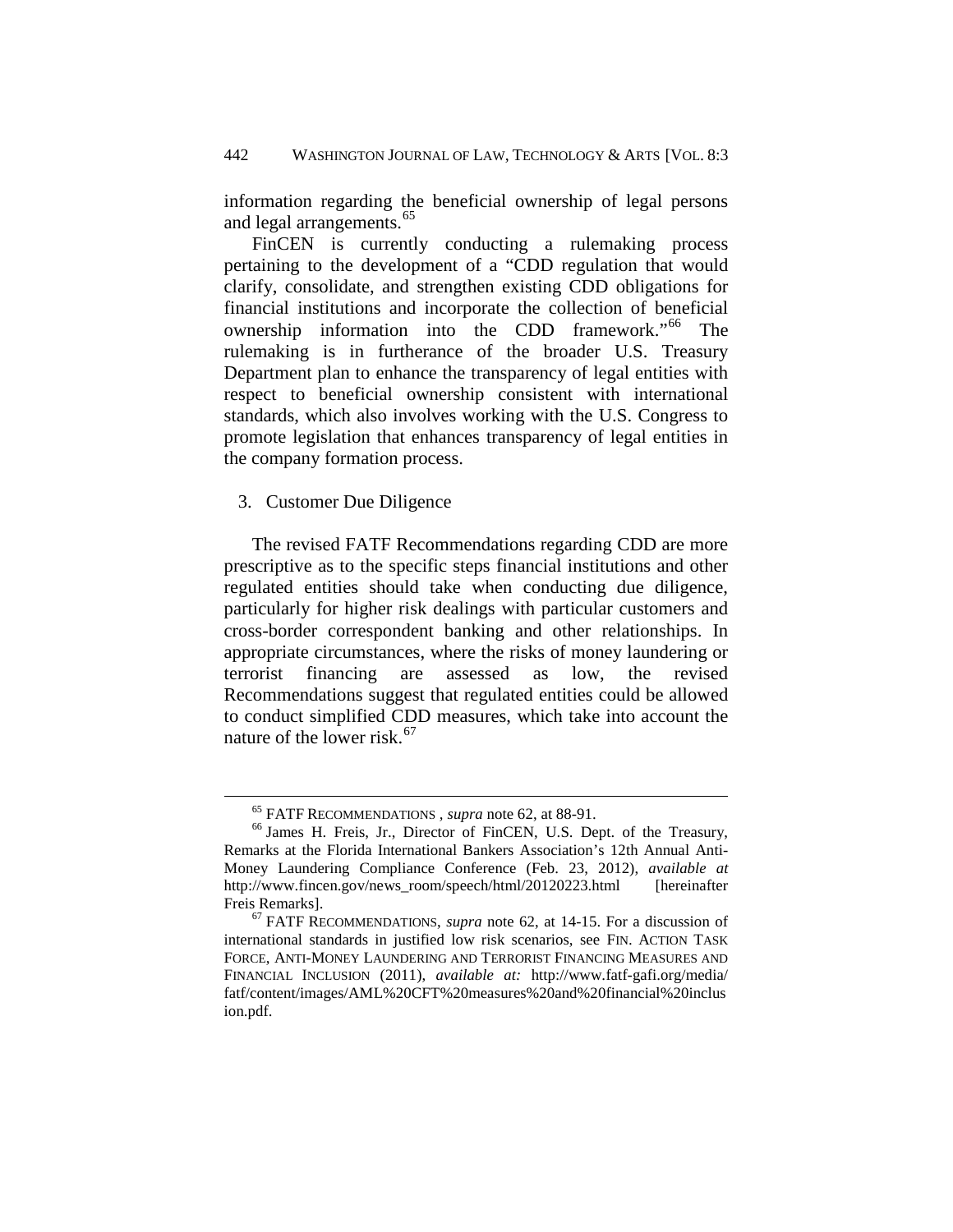#### <span id="page-25-0"></span>4. New Technology

The revised FATF Recommendations set more rigorous standards for financial institutions with respect to the launch of new products, business practices or the use of new or developing technologies. The revised Recommendations require the FI to undertake a risk assessment prior to the launch of new products or business practices, or the use of new or developing technologies. Specifically, the revisions require the financial institution to "identify and assess the money laundering or terrorist financing risks that may arise in relation to (a) the development of new products and new business practices, including the new delivery mechanisms, and (b) the use of new or developing technologies for both new and pre-existing products."<sup>[68](#page-25-1)</sup> Pursuant to the revisions, financial institutions are also required to take appropriate measures to manage and mitigate those risks.<sup>[69](#page-25-2)</sup> Mobile payments are an area of new technologies where financial institutions (and perhaps other entities developing such new mobile payments) must take appropriate measures to analyze, manage, and mitigate risks regarding money laundering and terrorist financing risks.<sup>[70](#page-25-3)</sup>

FinCEN has stated that the revised Recommendations on new technology clarify that FIs should conduct an anti-money laundering/counter terrorist financing risk assessment prior to the launch of new products, business practices, or the use of new or

<span id="page-25-3"></span><span id="page-25-2"></span><span id="page-25-1"></span><sup>&</sup>lt;sup>68</sup> FATF RECOMMENDATIONS, *supra* note 62, at 17.<br><sup>69</sup> FATF RECOMMENDATIONS, *supra* note 62, at 17.<br><sup>70</sup> There are a variety of resources regarding risk matrices and analysis of mobile financial services money laundering and terrorist financing risk issues. *See* MARINA SOLIN & ANDREW ZERZAN, GROUPE SPECIALE MOBILE ASS'N, MOBILE MONEY: METHODOLOGY FOR ASSESSING MONEY LAUNDERING AND TERRORIST FINANCING RISKS (2009), *available at* http://www.gsma.com/ developmentfund/wp-content/uploads/2012/03/amlfinal35.pdf. *See also* U.S. AGENCY FOR INT'L DEV., MOBILE FINANCIAL SERVICES RISK MATRIX (2010), *available at* http://bizclir.com/galleries/publications/Mobile%20Financial% 20Services%20Risk%20Matrix%20July%202010.pdf; FIN. ACTION TASK FORCE, MONEY LAUNDERING USING NEW PAYMENT METHODS (2010), *available at* http://www.fatf-gafi.org/media/fatf/documents/reports/ML%20using% 20New%20Payment%20Methods.pdf; PIERRE-LAURENT CHATAIN ET AL., PROTECTING MOBILE MONEY AGAINST FINANCIAL CRIMES: GLOBAL POLICY CHALLENGES AND SOLUTIONS (2011).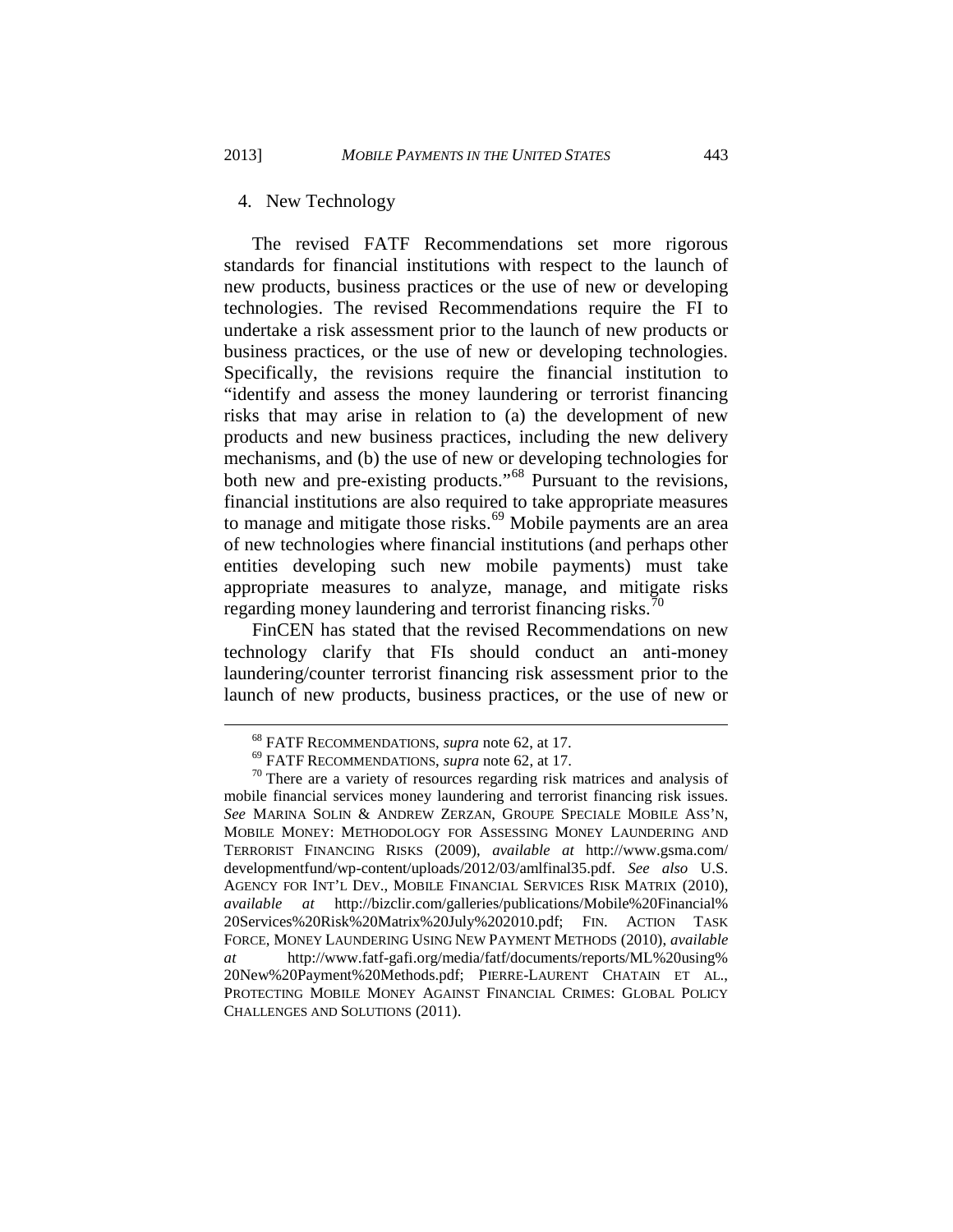developing technologies.<sup>[71](#page-26-0)</sup> Freis commented that he "hope[s] that within the United States financial institutions have already understood this expectation."<sup>[72](#page-26-1)</sup> Freis went on to point out in comments addressing the revised FATF Recommendations and how they will apply to FIs in the United States, that several civil money penalty enforcement actions against banks "highlighted potential risks associated with the initial adoption of new technologies or use of those technologies to provide innovative products and services, and that among common elements identified was a 'failure to identify and assess the compliance and operational risks associated with [remote deposit capture] prior to implementation."<sup>[73](#page-26-2)</sup>

It is not a surprise that fraud and anti-money laundering found their way into remote deposit capture transactions where paper checks are used to create "substitute checks." Remote deposit capture is an example of how a new technology that is rapidly deployed can provide a new entry point for fraud and money laundering activities and, therefore, is a new risk vector that FIs must take into account in their BSA/AML programs.

In the consent order issued by the Office of the Comptroller of the Currency against Citibank on April 5, 2012, it required Citibank to review its BSA/AML plan on an enterprise-wide basis and conduct a comprehensive assessment of its BSA/AML program that includes "an assessment of risk associated with foreign correspondent banking, pre-paid cards and mobile banking, cash-intensive businesses, remote deposit capture, private banking, and other higher risk products, services, customers or geographies."<sup>[74](#page-26-3)</sup> It is clear that by including mobile banking in a list of "higher risk products," that the regulator (here the Office of Comptroller of the Currency) believes that mobile banking is currently a higher risk category requiring comprehensive controls and monitoring under a FI's BSA/AML program.

<span id="page-26-3"></span><span id="page-26-2"></span><span id="page-26-1"></span><span id="page-26-0"></span><sup>&</sup>lt;sup>71</sup> Freis Remarks, *supra* note 66.<br><sup>72</sup> Freis Remarks, *supra* note 66.<br><sup>73</sup> Freis Remarks, *supra* note 66.<br><sup>74</sup> OFFICE OF THE COMPTROLLER OF THE CURRENCY, TREAS. DEPT., CONSENT ORDER IN THE MATTER OF CITIBANK, N.A., AA-EC-12-18, at 8 (Apr. 5, 2012).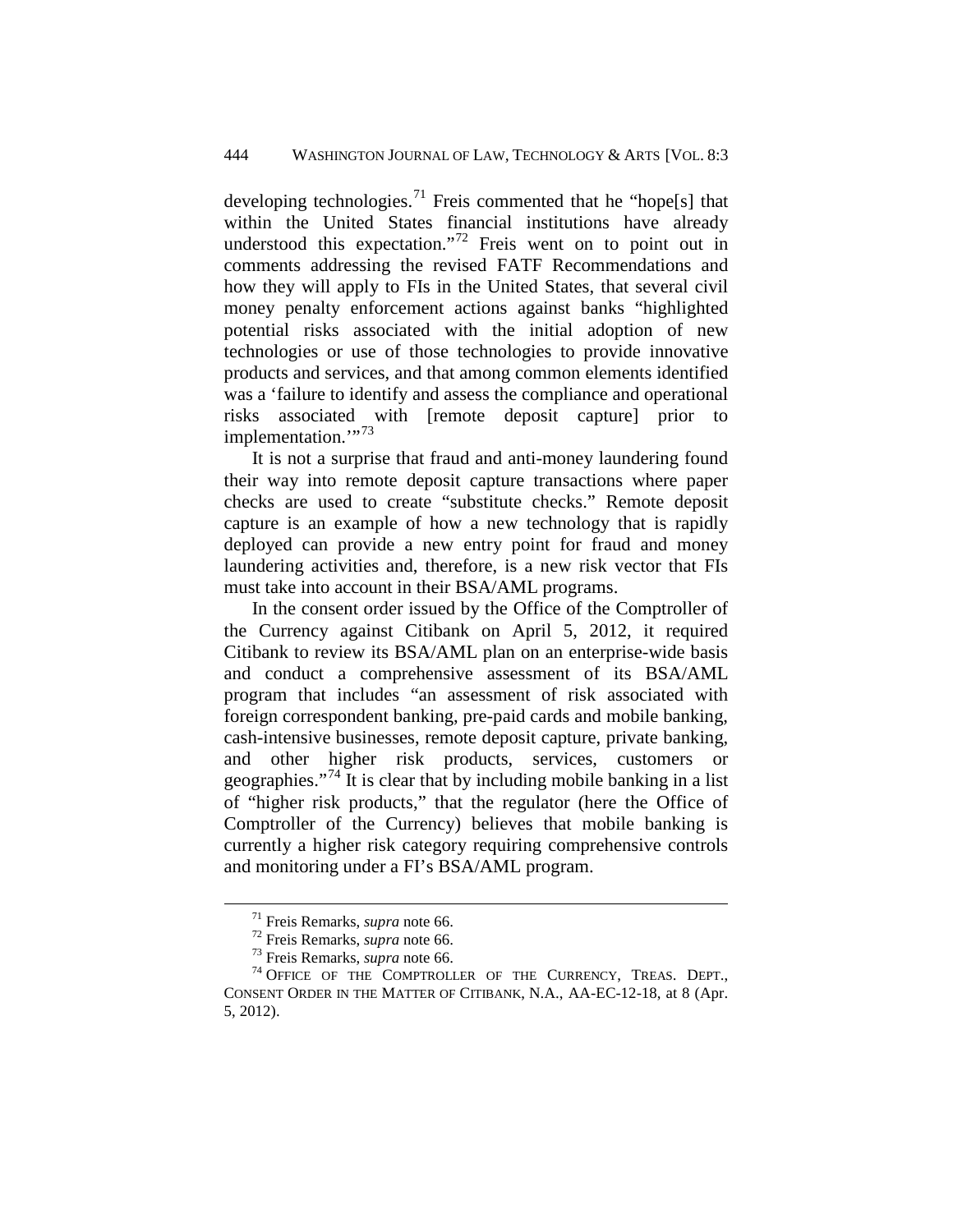<span id="page-27-0"></span>5. Application of FATF Revised Recommendations to Mobile Payments

According to the FATF, "regulated entities" would include mobile payments entities that are non-FIs, but whose conduct and activities are such that they are subject to anti-money laundering and counter terrorist financing. So, to the extent that Congress makes legislative changes or FinCEN makes regulatory to BSA/AML requirements and those requirements apply to the activities carried out by non-FI mobile payments providers, such providers will have to comply with those changes.

# <span id="page-27-1"></span>III. MOBILE PAYMENTS IN THE UNITED STATES ARE CURRENTLY ABOUT AFFLUENCE AND ADVERTISING, NOT ACCESS

## <span id="page-27-2"></span>*A. Mobile Payments in the United States Developing Differently than in Many Other Countries*

Other countries, including developed and developing nations, have outpaced the United States in mobile payments adoption. The adoption rates of mobile payments in the United States have been hampered by well-performing electronic payments network tied to use of traditional plastic cards, and by lack of some of "the more favorable conditions that exist in other countries where mobile payments have been more widely implemented."<sup>[75](#page-27-3)</sup>

In developing countries, for example, individuals are using mobile text messaging/SMS for remittances and person-to-person money transfers. Several countries have tremendous market potential for these types of services due to extensive unbanked populations and lack of comprehensive physical and/or card network banking infrastructure, in addition to widespread mobile phone use.[76](#page-27-4) In many of these countries, mobile payments can replace the riskier use of cash where not many payment alternatives exist (e.g., India, Kenya, Philippines).<sup>[77](#page-27-5)</sup> In Kenya, for

<span id="page-27-4"></span><span id="page-27-3"></span><sup>75</sup> Douglass, *supra* note 11, at 9. <sup>76</sup> Douglass, *supra* note 11, at 10. <sup>77</sup> Douglass, *supra* note 11, at 10

<span id="page-27-5"></span>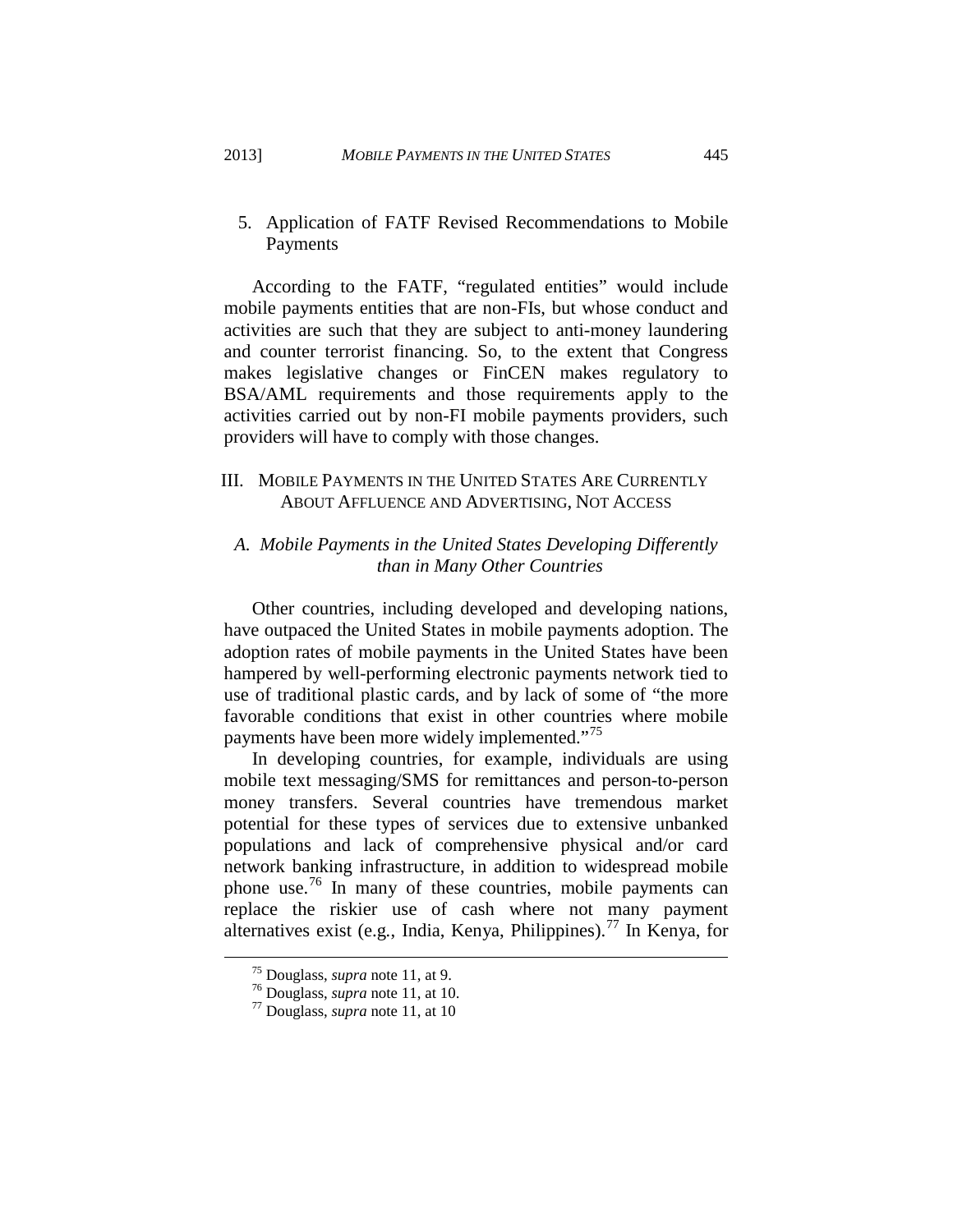example, M-PESA was a solution to the problem of a large number of risky cash transactions and the need for families to move money from urban to rural areas. Kenya has a limited banking infrastructure, but more than 50 percent of the population has mobile phones.<sup>78</sup> "M-PESA users can send money to other mobile phone users as well as pay for school fees, bus transfers, cab fare and other similar small purchases."<sup>[79](#page-28-1)</sup>

In some developed countries, particularly within Europe and Asia, individuals use mobile phones with NFC chips to pay for transit and/or retail purchases. Strong partnerships have developed between mobile network operators, banks, and governments in many of these countries. Many of these countries also have economies with greater reliance on cash transactions, which mobile payments can replace (i.e., credit/debit transactions not as prevalent as in the United States). Governments have also been engaged early on in the process, providing early regulatory clarity. "Asian countries lead (e.g., Japan, Korea, Singapore), but Europeans have experienced some success with mobile purchase payments and mass transit."[80](#page-28-2) In Japan, NTT DoCoMo has the FeliCa e-wallet application that utilizes NFC. The mobile network operator provides payment services, and charges appear on the customer's wireless bill. $81$ 

In contrast to many developed and developing countries, the United States has a very well-established electronic payments system with numerous existing options to meet consumer needs outside of mobile; and U.S. consumers have historically used cash less frequently, relying more on debit and credit card transactions. It is currently debatable whether mobile payments are meaningfully faster or easier than current payment methods widely used in the United States. The United States also relies less on mass transit, which is an industry area where mobile payments have enjoyed success in other developed countries.<sup>[82](#page-28-4)</sup>

<span id="page-28-1"></span><span id="page-28-0"></span><sup>&</sup>lt;sup>78</sup> Douglass, *supra* note 11, at 12.<br><sup>30</sup> Douglass, *supra* note 11, at 12.<br><sup>80</sup> Douglass, *supra* note 11, at 12.<br><sup>82</sup> Douglass, *supra* note 11, at 12.

<span id="page-28-3"></span><span id="page-28-2"></span>

<span id="page-28-4"></span>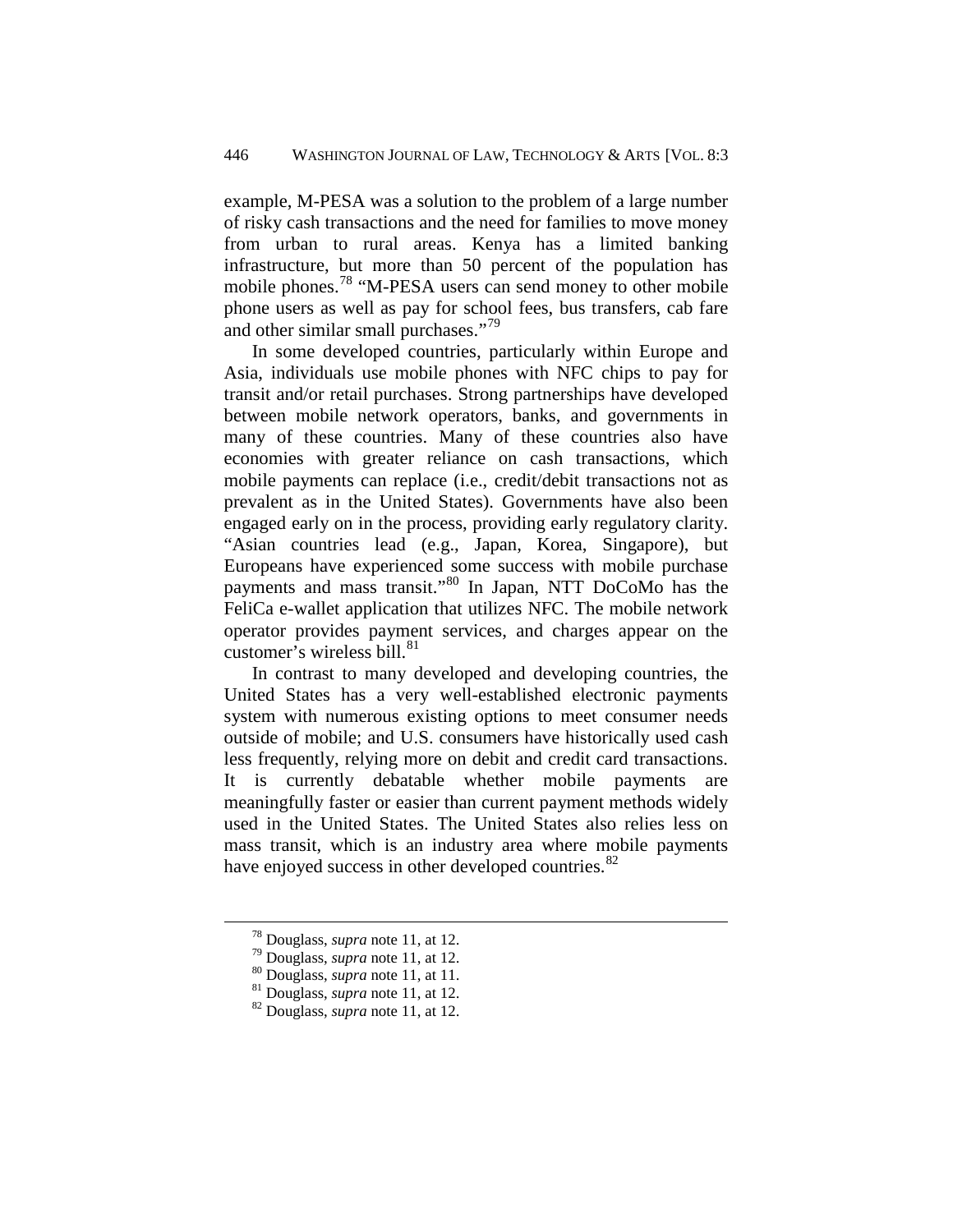<span id="page-29-0"></span>1. Mobile Payments Adoption by "Banked" Individuals in the United States

The Consumer Research Section of the Federal Reserve Board's Division of Consumer and Community Affairs (DCCA) carried out an online survey in December 2011 and January 2012 regarding the use of mobile technology to access financial services and make financial decisions in the United States. [83](#page-29-1) A report regarding the survey findings was released in March 2012. Key findings of the survey with regard to the U.S. population considered "banked" were:

- Mobile phones and mobile Internet access are in widespread use (87 percent of the U.S. population has a mobile phone, and 44 percent of mobile phones are smart phones).
- The ubiquity of mobile phones is changing the way consumers access financial services (21 percent of mobile phone owners used mobile banking within last 12 months; most common uses were checking account balances or recent transactions and transferring money between accounts).
- Mobile phones are also changing the way consumers make payments (most common use was online bill payment, and 21 percent of mobile payments users transferred money directly to another person's bank, credit card or PayPal account).
- Perceptions of limited usefulness and concerns about security are holding back the adoption of mobile financial services (58 percent of mobile phone users said their banking needs were being met without the use of mobile banking, and more than one-third of mobile phone users

<span id="page-29-1"></span> $83$  BD. OF GOVERNORS OF THE FED. RESERVE SYS., CONSUMERS AND SILE FINANCIAL SERVICES 1 (2012), *available at* MOBILE FINANCIAL SERVICES 1 (2012), *available at* http://www.federalreserve.gov/econresdata/mobile-devices/files/mobile-devicereport-201203.pdf [hereinafter FED. RESERVE].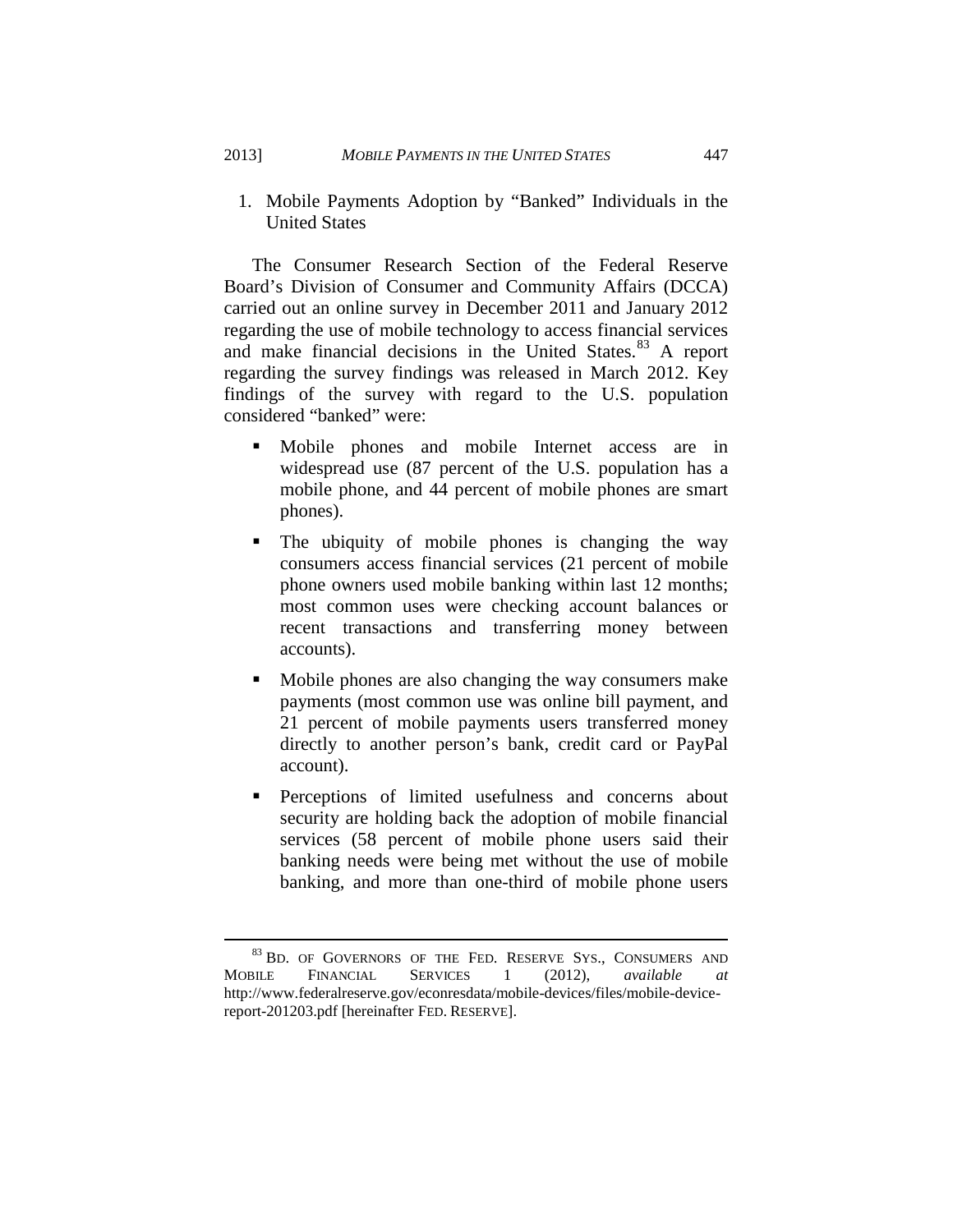find it easier to pay with another method or do not see any benefit from using mobile banking). $84$ 

With regard to the "banked" population in the United States, the Federal Reserve survey found that many individuals with smart phones are using mobile banking functions, and a growing number of these individuals are making mobile payments outside of the common mobile banking channel:

> Consumers use a variety of methods to make mobile payments, but the most common method is to input a credit card, debit card, or prepaid card number into a mobile phone (66 percent). Other mobile payment techniques used by consumers include making payments directly from a bank account (45 percent); using Google Wallet, PayPal, or iTunes (22 percent); or adding a payment to a mobile phone bill  $(8 \text{ percent})$ .<sup>[85](#page-30-2)</sup>

<span id="page-30-0"></span>2. Mobile Payments Adoption by "Unbanked" and "Underbanked" Individuals in the United States

"A significant number of Americans do not have a bank account of any kind, and many make regular use of alternative financial services such as payday lenders, check cashers, rent-toown services, money orders, or pawn shops."[86](#page-30-3) A 2009 survey by the Federal Deposit Insurance Corporation (FDIC) found that 7.7 percent of U.S. households had no checking or savings account, and thus were defined as unbanked. $87$  An additional 17.9 percent of U.S. households had a bank account but still used an alternative financial service at least once per year, and so were classified as "underbanked."<sup>[88](#page-30-5)</sup> Over the past several years, the rise in the use of

<span id="page-30-5"></span><span id="page-30-4"></span><span id="page-30-3"></span><span id="page-30-2"></span><span id="page-30-1"></span><sup>&</sup>lt;sup>84</sup> *Id.* 85 *Id.* at 12.<br><sup>85</sup> *Id.* at 4.<br><sup>87</sup> Fed. Deposit Ins. Corp., FDIC NATIONAL SURVEY OF UNBANKED AND UNDERBANKED HOUSEHOLDS 10 (2009), *available at* http://www.fdic.gov/ householdsurvey/2009/full\_report.pdf. 88 *Id.*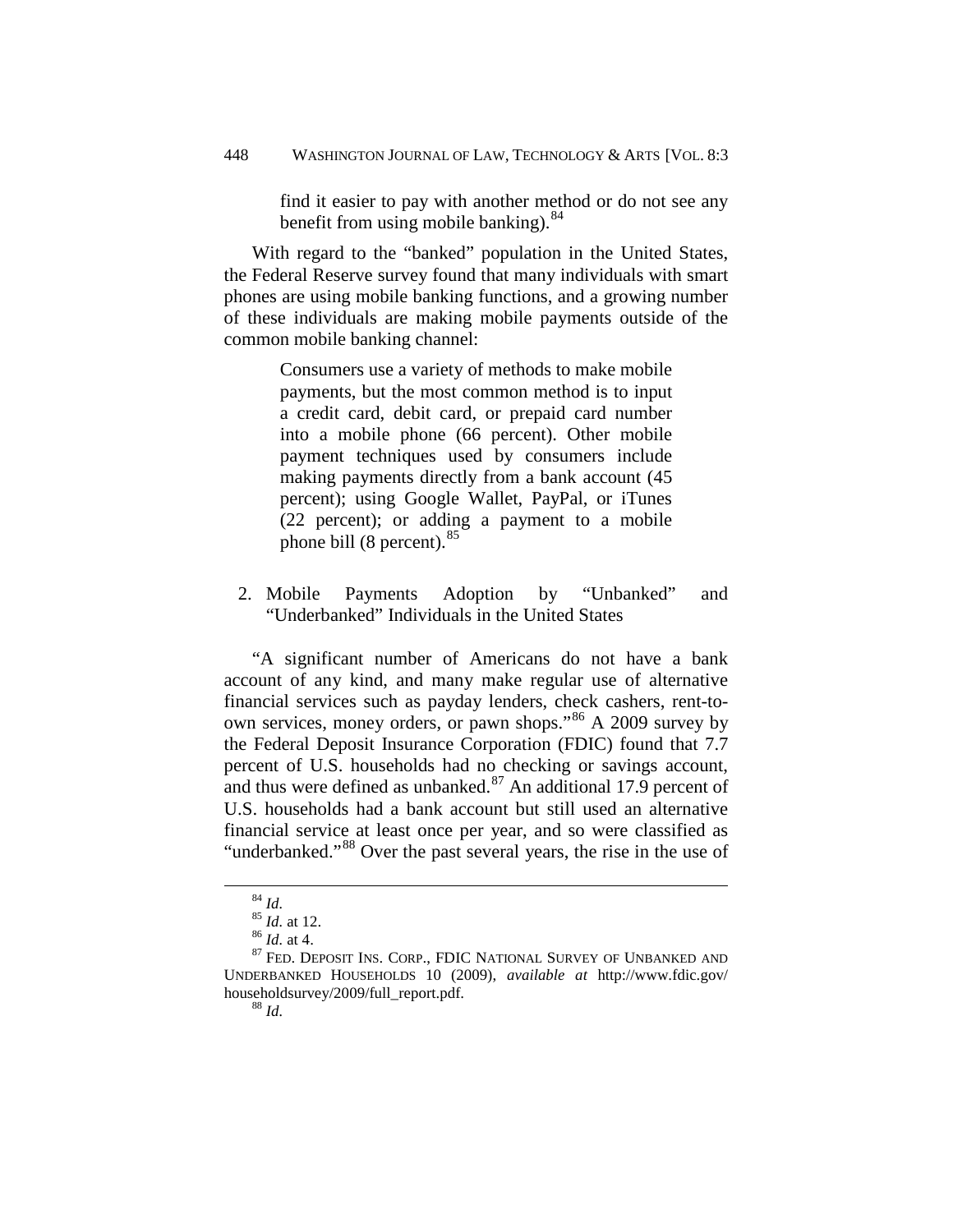gift cards, stored value cards and prepaid cards has provided quasibank account functionality to a large portion of the underbanked and unbanked population.

While there may be a digital divide in the United States regarding Internet and broadband access across the socio-economic spectrum, the divide does not exist for mobile phone access. Approximately 75 percent of the U.S. adults in households earning less than US\$20,000 per year have a mobile phone of some type, and 20 percent have a smart phone.<sup>[89](#page-31-0)</sup> The Federal Reserve's "Consumers and Mobile Financial Services Report" found that mobile phone use is high among younger generations, minorities, and those with low levels of income—"groups that are prone to be unbanked or underbanked."[90](#page-31-1) A recent survey by the Center for Financial Services Innovation shows that individuals under the age of twenty-five are increasingly underbanked—some as a matter of choice—and appear comfortable with alternative financial services.<sup>[91](#page-31-2)</sup>

Mobile phones have the potential to expand financial access to the unbanked and underbanked by reducing transaction costs and increasing the accessibility of financial products and services. In the Federal Reserve's report, survey results found that the underbanked make comparatively heavy use of both mobile banking and mobile payments, with 29 percent having used mobile banking and 17 percent having used mobile payments within the past twelve months. Additionally, 62 percent of the underbanked who use mobile payments have used it to pay bills. And 10 percent of the completely unbanked reported using mobile banking in the past twelve months, with 12 percent of those users having made a mobile payment.

The Mobile Payments Industry Workgroup (MPIW) summary

<span id="page-31-0"></span><sup>89</sup> AARON SMITH, PEW RESEARCH CTR., 35% OF AMERICAN ADULTS OWN A SMART PHONE 8 (2011), *available at* http://pewinternet.org/~/media// Files/Reports/2011/PIP\_Smartphones.pdf. 90 FED. RESERVE, *supra* note 81, at 3.

<span id="page-31-2"></span><span id="page-31-1"></span><sup>&</sup>lt;sup>91</sup> COREY STONE & JOSHUA SLEDGE, CTR. FOR FIN. SERV. INNOVATION, FINANCIAL FIRST ENCOUNTERS: AN EXAMINATION OF THE FRACTURED FINANCIAL LANDSCAPE FACING YOUTH TODAY 7 (2010), *available at* http://cfsinnovation.com/system/files/first\_encounters\_white\_paper\_12\_16\_0.pd f.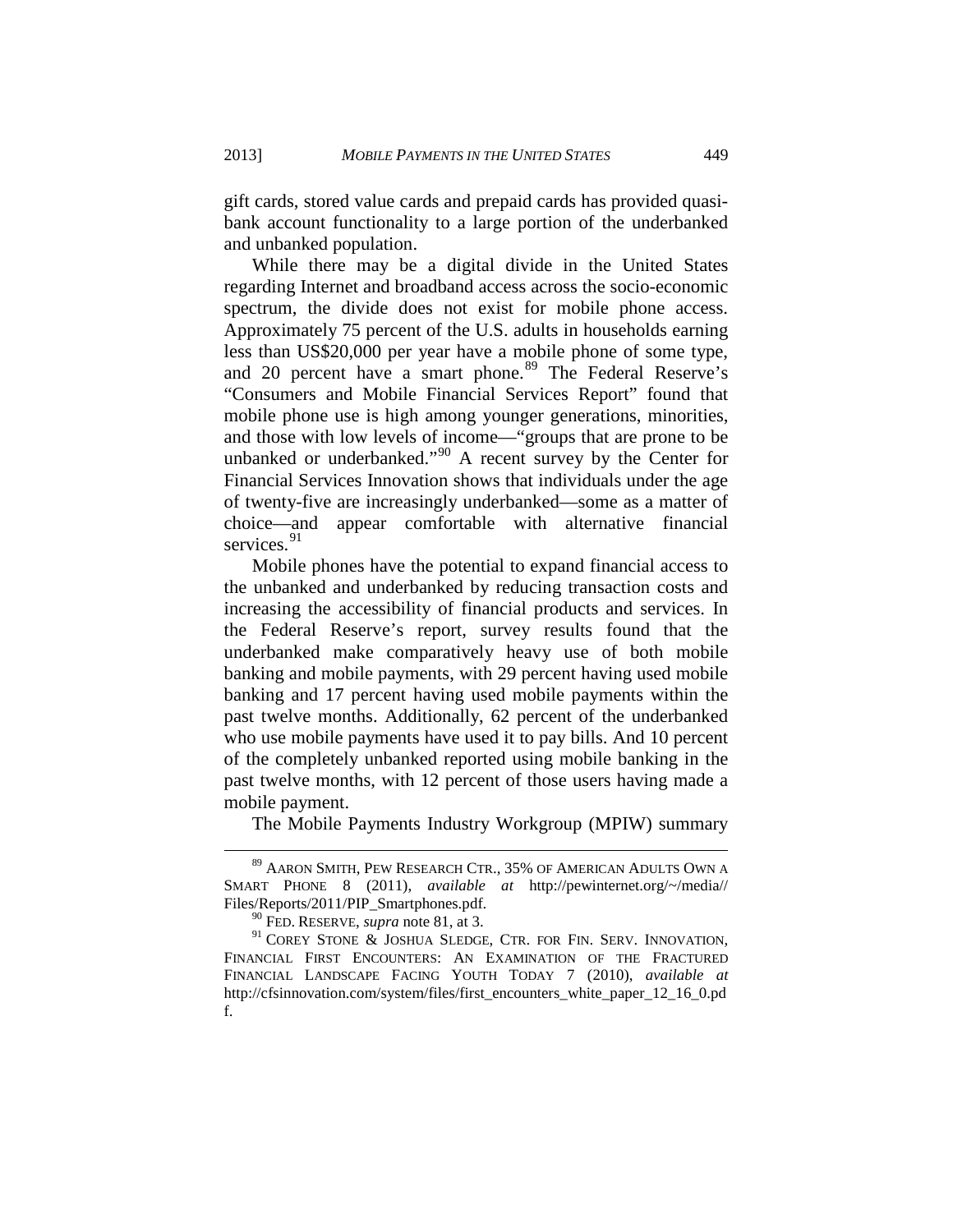of the April 24, 2012 meeting with regulators stated that:

The goal of financial inclusion is to help low and moderate income (LMI) and underserved consumers enter the financial mainstream. Emerging technologies such as mobile may decrease costs to the underserved, but ultimately it is important to move the underserved into the banking system for financial management, financial literacy and security of financial transactions. In other countries, governments are more involved in implementing mobile payments for the underserved. Is this a policy issue for the United States to consider?<sup>[92](#page-32-1)</sup>

The MPIW regulator meeting summary also stated that prepaid access is expanding from card and Internet to the mobile device, and that many of the underserved are migrating directly from cashbased payments to mobile (prepaid) accounts. "This group is a growing portion of the U.S. population and represents our most vulnerable consumers who need to be educated and protected under Reg. E."<sup>[93](#page-32-2)</sup> The MPIW summary also stated that consumer advocates are watching developments in prepaid card and mobile closely.

The FDIC and U.S. Department of Treasury are looking at mobile payments for the underserved, but they don't have any specific current initiatives. "The MPIW does not have a targeted objective for mobile financial inclusion, but both the Federal Reserve and Treasury are interested in finding opportunities for mobile solutions to support the underserved."<sup>[94](#page-32-3)</sup>

<span id="page-32-0"></span>3. Will BSA/AML Keep Unbanked Out of Mobile Payments?

<span id="page-32-2"></span><span id="page-32-1"></span>With regard to the unbanked in the United States and whether the FATF Recommendations, as incorporated into BSA/AML policies, will result in exclusion of the unbanked from mobile

<sup>92</sup> CROW ET AL., *supra* note 51, at 8.

<sup>93</sup> CROW ET AL., *supra* note 51, at 9.

<span id="page-32-3"></span><sup>94</sup> CROW ET AL., *supra* note 51, at 9.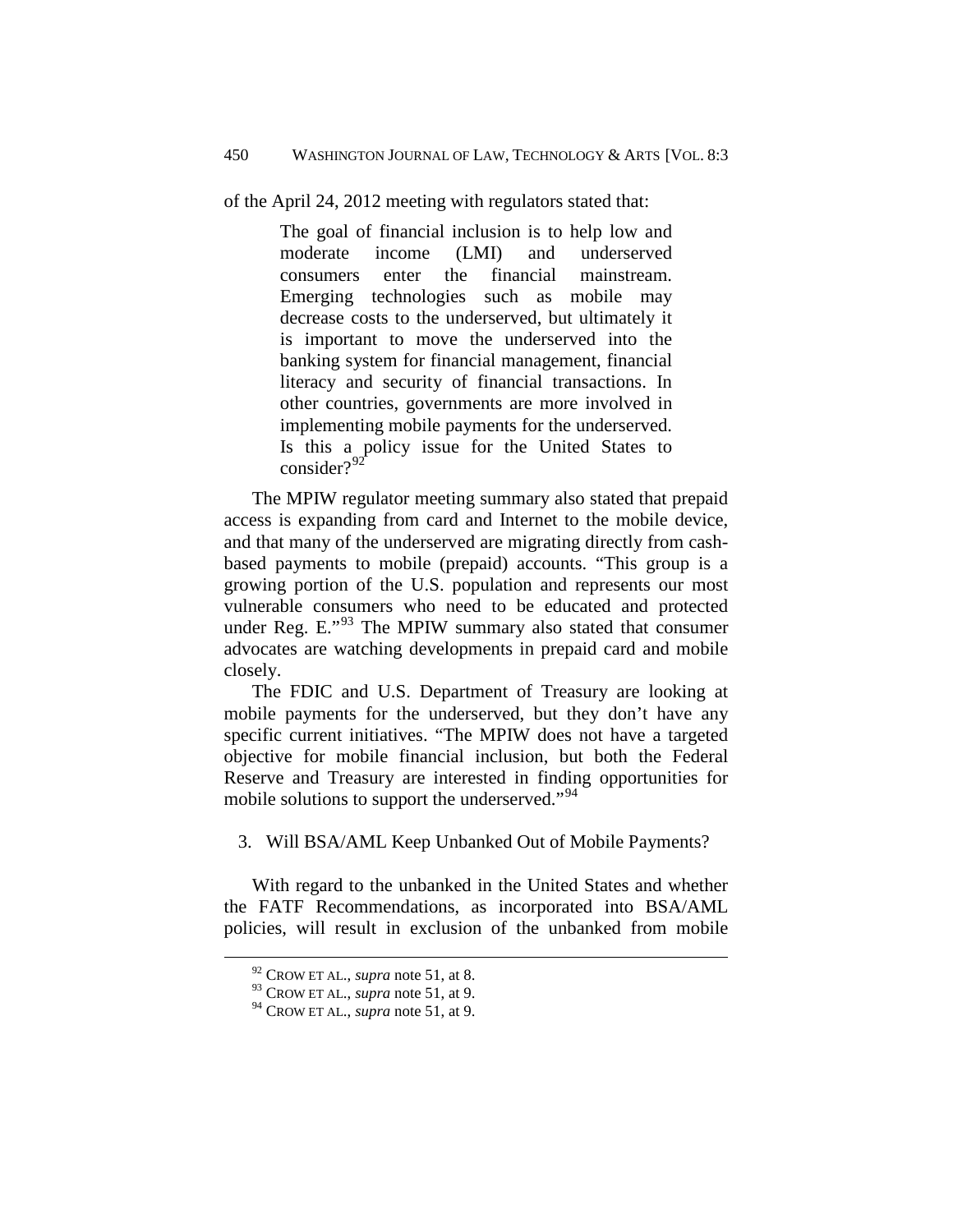banking and mobile payments, the answer is probably "yes" for mobile banking, and "maybe" for mobile payments.

The reasons that individuals in the United States are unbanked are: (1) a general dislike of dealing with banks (24 percent); (2) not writing enough checks to justify having a bank account (23 percent); (3) an unwillingness to pay bank service fees and charges that are deemed too high (13 percent); (4) and banks would not allow them to open an account  $(10 \text{ percent})^{95}$  $(10 \text{ percent})^{95}$  $(10 \text{ percent})^{95}$  Reasons 1-3 are preference reasons, and reason 4 is a category of "unbankable" individuals.

Mobile banking customers must still have a bank account; and in order to have a bank account, individuals must have all of the elements required by the BSA/AML "customer identification program" minimum requirements—name, address, date of birth, and drivers license or ID number. A certain segment of the unbanked population in the United States that are undocumented immigrants may never be able to open a bank account, or obtain a debit card, credit card, or reloadable prepaid card without proper documentation.

However, with regard to mobile payments, that segment of the unbanked population that is truly "unbankable" due to its inability to meet minimum "customer identification program" requirements, there may be a way to turn cash into digital stored value without having to go through the "customer identification program" process. For example, if a mobile network operator allowed charges to an individual's cell phone bill, and then the unbanked individual paid their monthly bill in cash via a walk-up bill pay option, then it would be possible for that unbanked individual to conduct certain mobile payments transactions. Similarly, if an unbanked individual paid cash for an anonymous store gift card, uploaded that card information into a mobile wallet, and then used the mobile wallet for transactions utilizing those gift card funds, there is the possibility that the unbanked individual would never be subjected to a "customer identification program" process.

<span id="page-33-0"></span>In other words, those funding mechanisms for mobile payments that are issued by regulated entities subject to BSA/AML

<sup>95</sup> FED. RESERVE, *supra* note 81, at 19.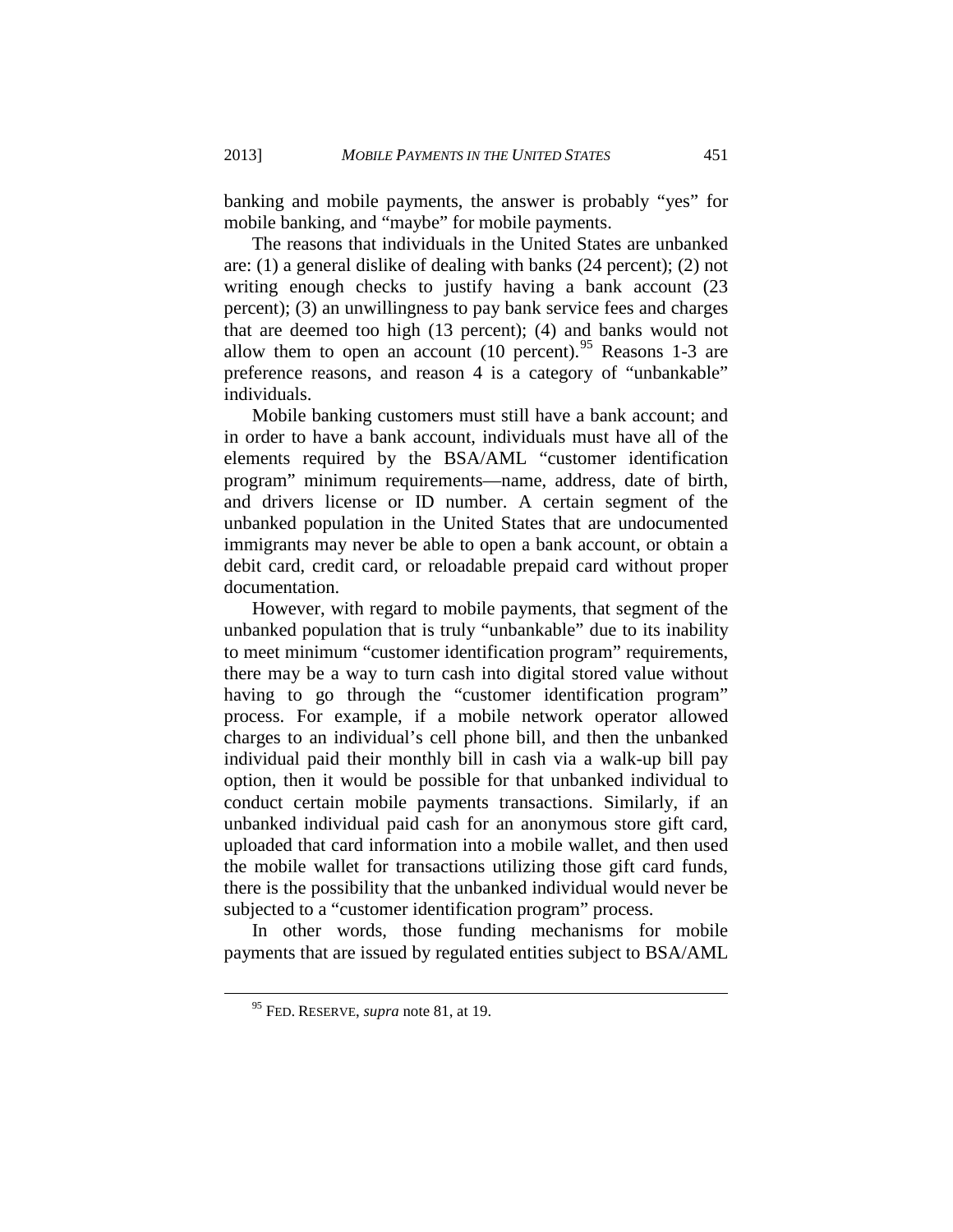requirements (debit cards, credit cards, general purpose reloadable prepaid cards, ACH) may not be accessible to an "unbankable" individual who lacks proper documentation to complete the minimum "customer identification program" (CIP) process. However, funding mechanisms that are issued or provided by unregulated entities that do not have to abide by CIP requirements may be accessible to "unbankable" individuals if the funding mechanism is ultimately cash that is turned into stored value or virtual currency by the service provider. But the ability to evade CIP requirements is ultimately tied to whether the service provider's activities are deemed "regulated," and how effective their CIP and BSA/AML policies and procedures are if the service provider is regulated.

#### *B. Current Focus of Mobile Payments Initiatives*

<span id="page-34-0"></span>Many surveys, regulators, and consumer groups see the potential that mobile banking and mobile payments have for lowering transaction costs and fees, and ultimately moving the "bankable" population from the ranks of the unbanked and underbanked into the fully-banked. However, that is not the current focus of many mobile payments initiatives.

There have been several publications tracking the mobile payments startups that have been receiving backing and venture capital funding over the past few years. Overwhelmingly these are companies that are chasing affluent mobile payments customers, or are otherwise trying to tie mobile payments in with the larger business goals of loyalty/rewards programs, targeted advertising and couponing, predictive modeling, and using transaction data to fuel Big Data analytics on how consumers purchase and consume goods and services.<sup>[96](#page-34-1)</sup> As discussed earlier in this article, there are several start-ups that are successfully disintermediating traditional payments at the POS, such as Square, Intuit GoPay, and PayPal. But those services do not necessarily bring the unbanked or underbanked into a world of more financial services.

<span id="page-34-1"></span><sup>96</sup> *See, e.g.*, *Startup Roundup: Who's Getting Funded?*, PYMNTS.COM, http://pymnts.com/briefing-room/commerce-3-0/Startup-Roundup-Who-s-Getting-Funded/ (last visited Sept. 19, 2012).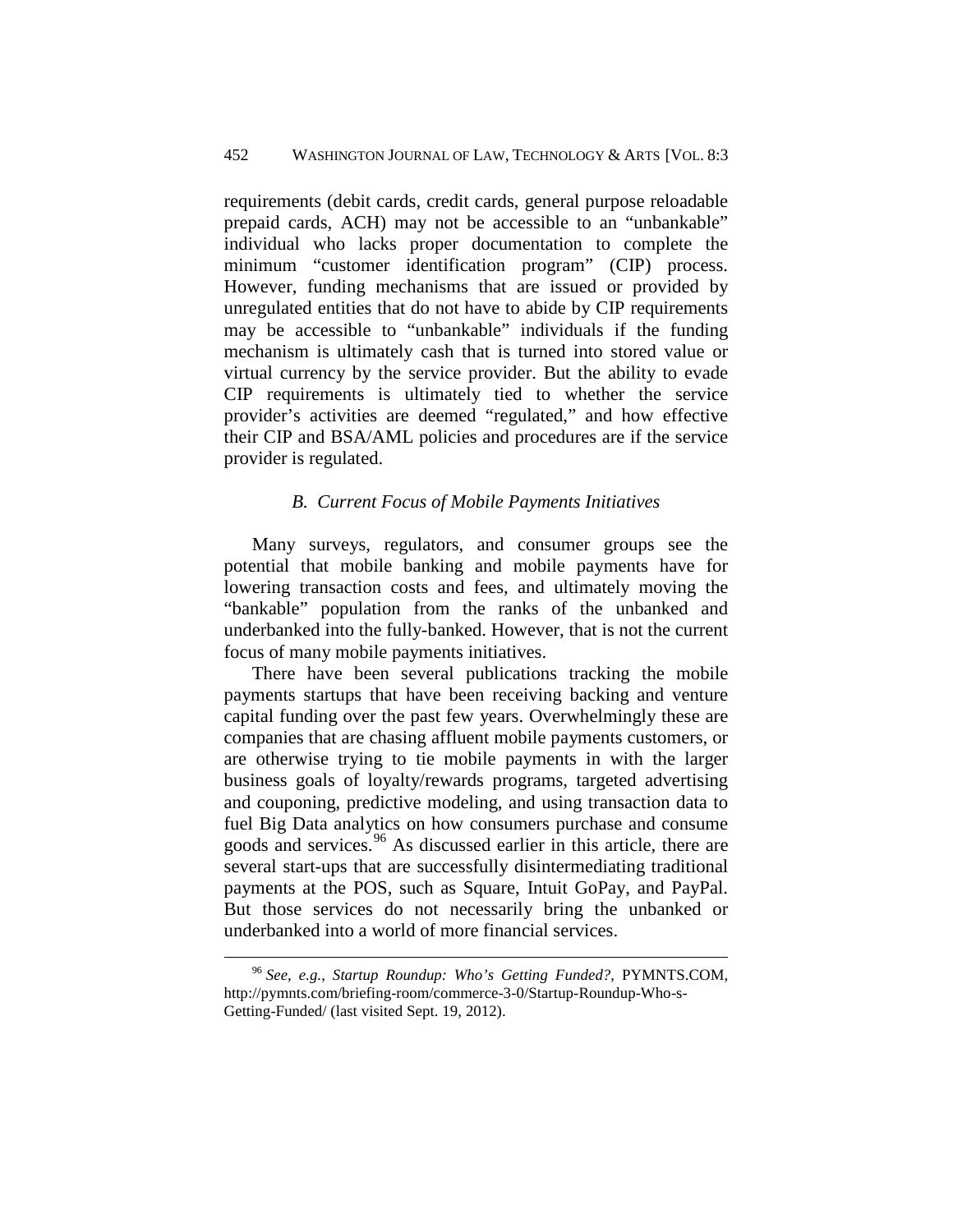The race is currently on among these big three mobile wallet ventures to roll out pilot programs and sign up merchants in exclusive arrangements, and each represents four major traditional industry segments involved in mobile payments attempting to stake out their territory and make significant money in the mobile payments space: (1) existing card networks and issuing banks (Isis, Google Wallet); (2) major alternative payments providers (PayPal); (3) mobile network operators who own the "pipes," the networks over which mobile payments and m-commerce flows (Isis, Google Wallet); and (4) technology companies who have recently discovered the payments space and want to be a player (Google, Apple?). If Apple decided to enter into the mobile wallet arena, that could be a game-changer for the race to find "one wallet to rule them all."

The "holy grail" of the mobile wallet concept is a wallet that is: (1) universally accepted by all merchants; (2) contains multiple types of funding options (debit card, credit card, store gift card, general purpose reloadable card, ACH, provider-funded accounts, and delayed payment such as BillMeLater); (3) has a built-in and automatic merchant or bank loyalty/rewards function; (4) can be used for targeted coupons, daily deals, and geo-location and contextual advertising; (5) has the capability to interface with social media; and (6) provides incredibly rich data on consumer buying and behavior. The question is whether any one company or group of companies can pull this off.

There are, however, a few startups and established companies entering the mobile space that do present an opportunity for the unbanked and underbanked to gain more access to financial services and other perks like loyalty/rewards programs. For example, startup Lenndo combines microfinance with social media, hoping to help the world's underbanked consumers improve their financial status by using social media to evaluate their creditworthiness. $97$ 

Loyalty program Punchcard is partnering with mobile payments service Wipit to offer business owners the ability to

<span id="page-35-0"></span><sup>97</sup> Janna Herron, *Social Media-Based Credit Score?*, BANKRATE.COM (Jan. 13, 2012), http://www.bankrate.com/financing/credit-cards/social-media-basedcredit-score/.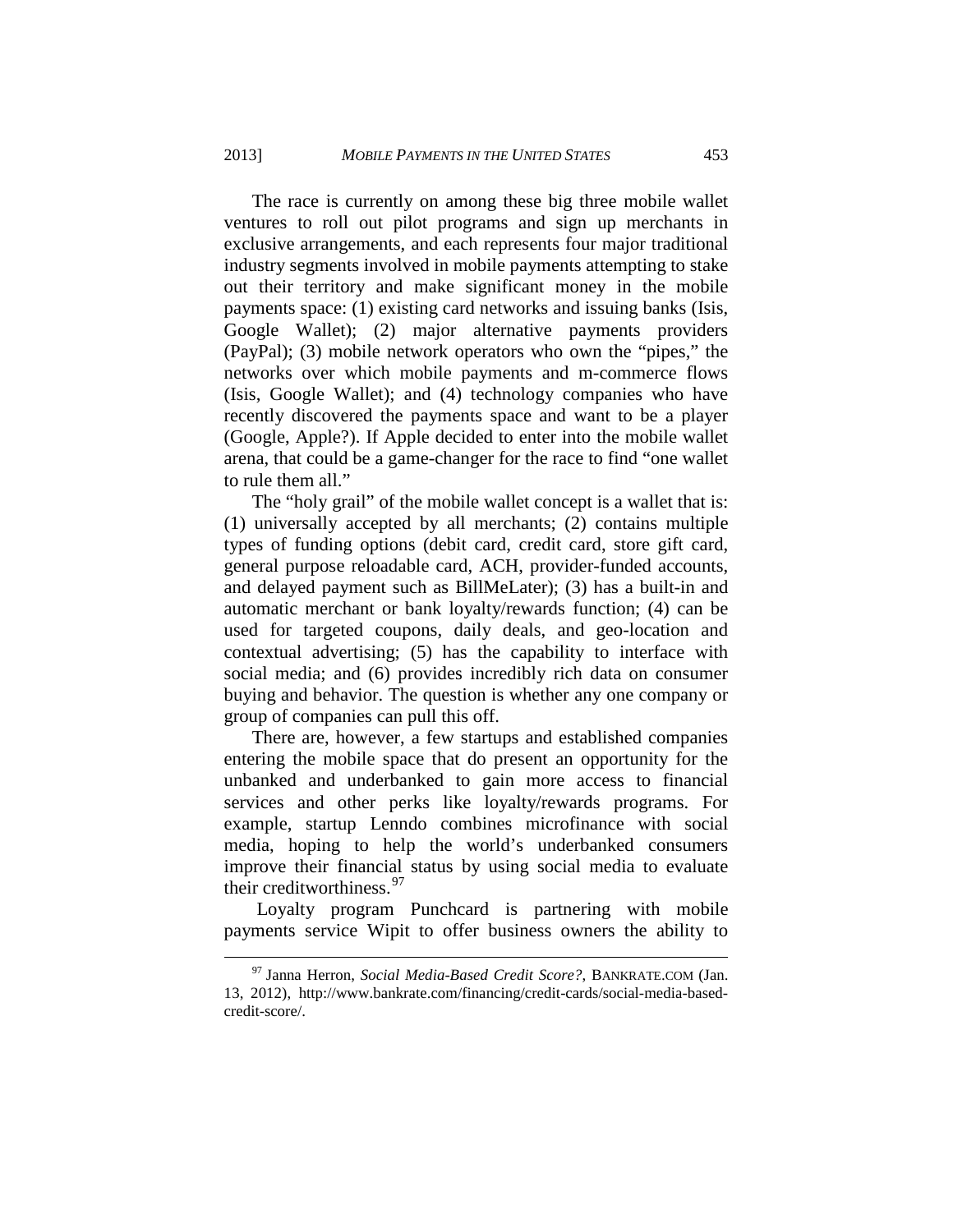create loyalty and rewards programs targeting America's 60 million "cash-preferred" consumers. Punchcard rewards users for frequenting businesses. But instead of loyalty cards or key tags, Punchcard provides users a mobile app they can use to take photos of receipts from local merchants participating in the program. This allows users to earn "punches" on their virtual loyalty cards. It is a simple, relatively intuitive method for verifying purchases, and also serves as a way for consumers to track their loyalty points.

Wipit is a prepaid mobile account that consumers can fund using cash at any one of 10,000 retail partner locations. It is meant to be used for mobile and online purchases by consumers who lack access to a bank account. Together, Wipit and Punchcard seek to give the cash-preferred crowd their own easy-to-use digital loyalty program to replace cards and key tags. "Payments and loyalty go hand and hand," said Andy Steuer, CEO of Punchcard.<sup>[98](#page-36-0)</sup> "Wipit's cash-preferred consumers are value conscious and a great fit for a program like Punchcard that continues to reward them for their loyalty. We're excited to help businesses cater to Wipit's targeted consumer audience of more than 70 million prepaid wireless subscribers in the U.S. who are rapidly adopting smart phones."<sup>[99](#page-36-1)</sup> And according to Wipit CEO Richard Kang, the growth of smart phones in the prepaid wireless segment has created a huge opportunity to engage cash-preferred consumers with loyalty programs and location-based promotions.<sup>[100](#page-36-2)</sup>

One industry area that may greatly assist the unbanked and underbanked is the ability to use prepaid cards for mobile payments. While other developing countries moved directly from cash to mobile, the unbanked and underbanked population in the United States moved from cash, to prepaid, and then to mobile. To the extent that prepaid card issuers and distributors have mobile offerings, that could allow the segments of unbanked and

<span id="page-36-2"></span><span id="page-36-1"></span><span id="page-36-0"></span><sup>98</sup> *Punchcard, Wipit Give Unbanked a Mobile Loyalty Program of Their Own*, MOBILE PAYMENTS TODAY (July 12, 2012), http://www.mobilepaymentstoday.com/article/197299/Punchcard-Wipit-giveunbanked-a-mobile-loyalty-program-of-their-own.<br><sup>99</sup> *Id.* <sup>100</sup>*Id*.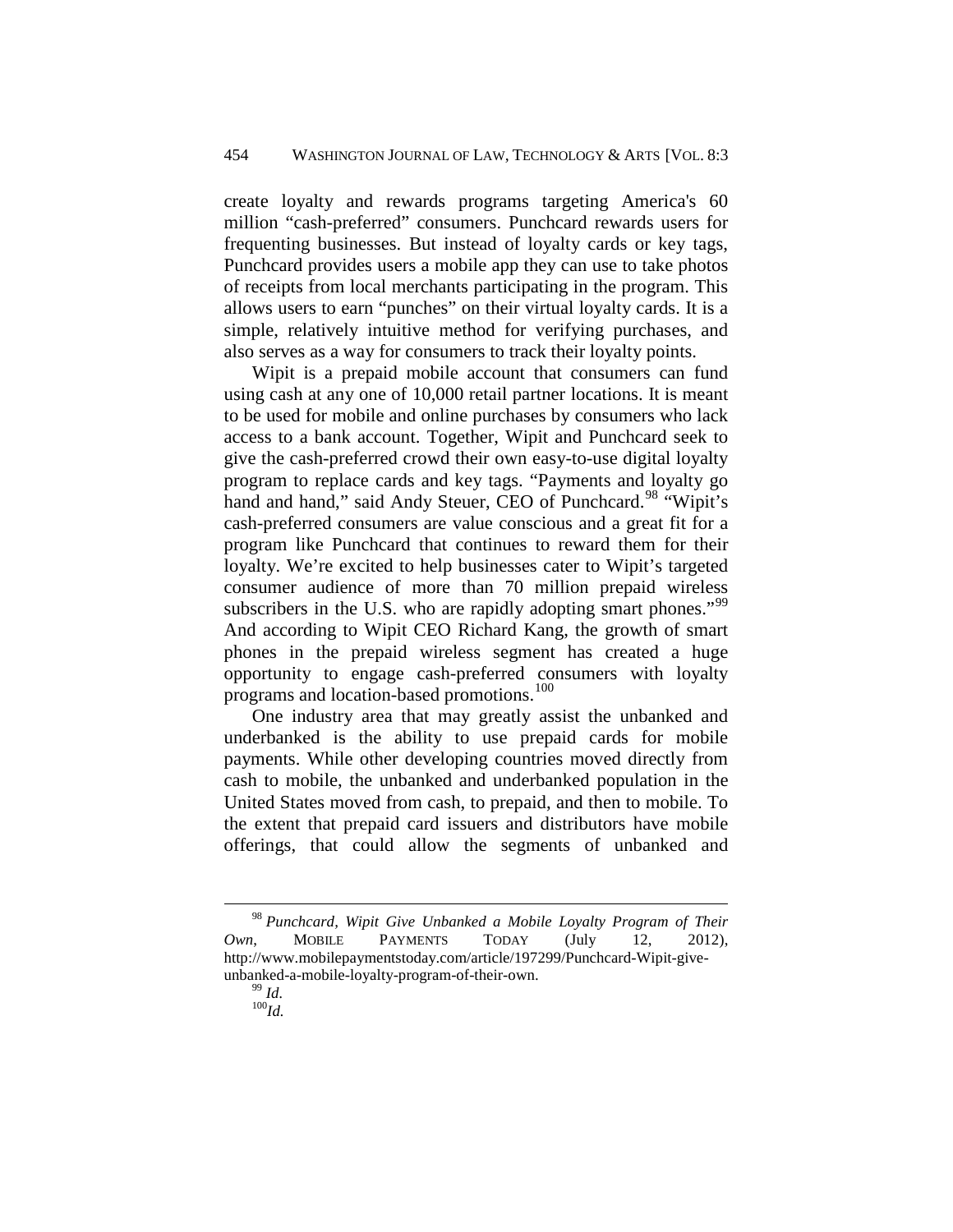underbanked individuals currently using prepaid to use prepaid for mobile payments.

#### **CONCLUSION**

<span id="page-37-0"></span>Mobile banking and mobile payment adoption in the United States is increasing and will continue to do so. FIs continue to roll out additional mobile banking services, and non-FI startups are rapidly changing the mobile payments ecosystem, and are also becoming big business. Many new mobile payments services are "disintermediating" the traditional banking relationship at both the POS and the wallet, and the United States is entering a period of a fundamental shift in how individuals conduct day-to-day purchasing and interact with their finances.

The changes being brought about, however, have not escaped the attention of various U.S. financial services regulators, and several federal and state regulators are watching the development of mobile banking and mobile payments. While current regulations are adequate to cover many existing and developing mobile banking and mobile payments offerings, regulators are aware that there may be a need for additional legislative and rulemaking measures to address any gaps in regulatory coverage. In addition, the CFPB, as directed by the Dodd-Frank Act, will take an active role in reviewing and potentially regulating non-FI mobile payments providers. The FTC and the FCC have distinct roles in mobile payments as well—the FTC for USAP, privacy, and geolocation issues for non-FIs, and the FCC for mobile network operators participating in mobile payments. The regulators are focused on an activity analysis, rather than an entity analysis, when evaluating how to apply existing regulations.

FinCEN has made it clear that it considers certain mobile payments activities to fall within its definition of money services businesses, and has made it clear that BSA/AML requirements apply to non-FI entities based on the type of activities in which they are engaged. FinCEN has also indicated that the United States will implement the revised FATF Recommendations. Revised recommendations regarding transparency of beneficial ownership, CDD, and new technologies are particularly applicable to the mobile payments arena.